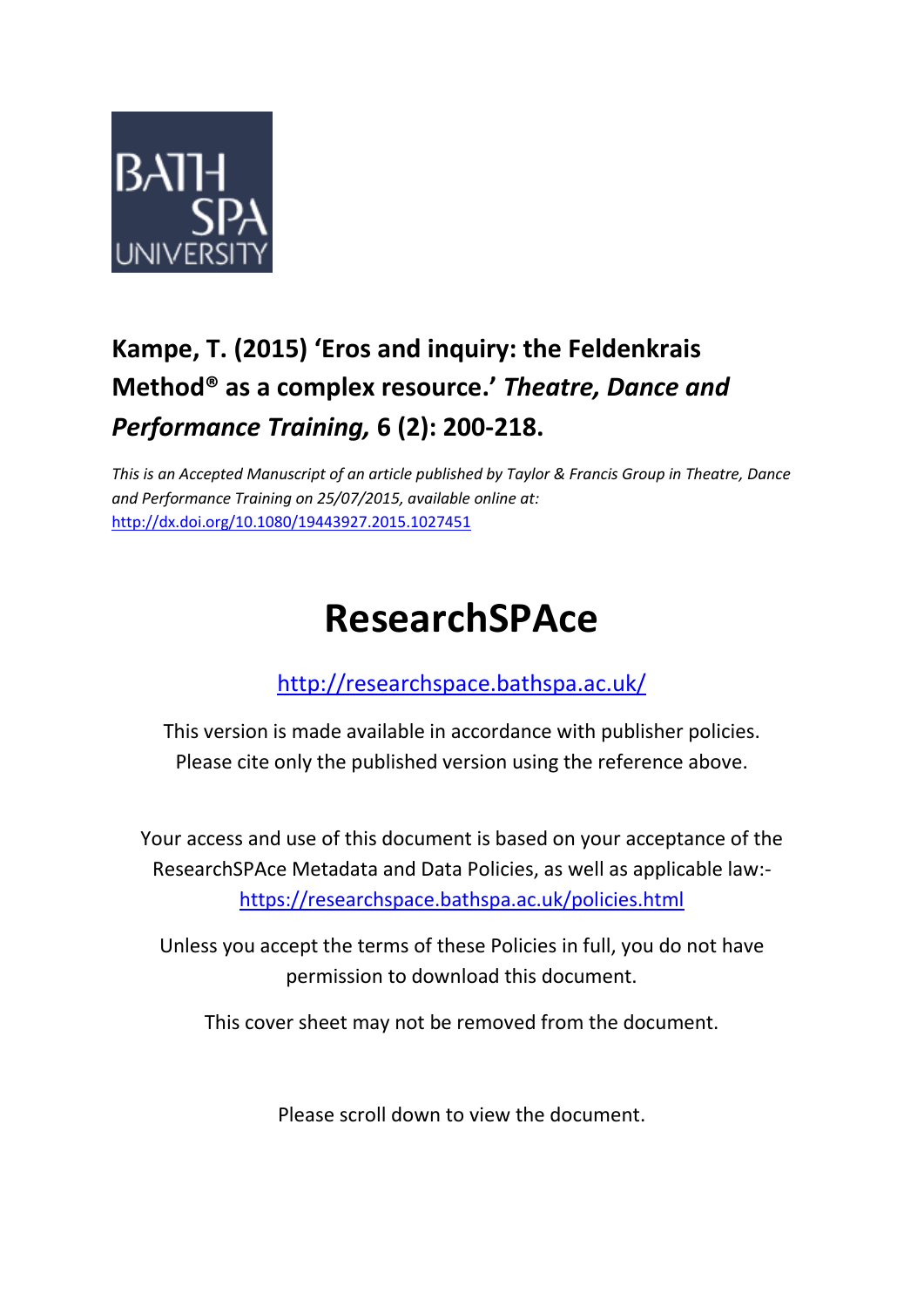Eros and inquiry: the Feldenkrais Method as a complex resource Thomas Kampe

#### Abstract

This essay discusses the Feldenkrais Method as a critical resource within performer training. The essay draws on performance research undertaken between 2004 and 2012 and on pedagogical practice within international dance and actor training contexts. It examines the development of Feldenkrais-informed performance pedagogies as means to facilitate conditions for embodied selfcare, collaborative creative inquiry, and an embodied criticality through movement. There is a trend towards democratisation and collaborative practice in Western contemporary performance ecologies and training, calling for autonomous learners and reflective practitioners with a highly developed sense of agency, empathy and psycho-physical flexibility. The essay proposes that informing performer training through Feldenkrais processes and value systems can offer timely educational models that transcend notions of reductionist, discipline-oriented skills provision, by offering embodied modes of artistic questioning and aesthetic inquiry. It argues that the Feldenkrais Method (FM) offers emancipatory, empathy forming, and agency-constituting processes which can support an open-ended and rigorous approach to performer training. By drawing on trans-disciplinary critical theory frameworks the article suggests that FM, as a bio-psycho-social practice, fosters improved mobility, creative inquiry skills and complex thought through inter-subjective de-conditioning processes. It argues that the Feldenkrais Method offers a pedagogical foundation for the vitalising and integration of the learners' sexually potent self into training and performance processes.

#### Introduction

This essay discusses the Feldenkrais Method (FM) as a critical resource within performer training. It draws on performance research undertaken between 2004 and 2012 and on pedagogical practice within international dance and actor training contexts. The author examines the development of Feldenkrais-informed performance pedagogies as means to facilitate conditions for embodied selfcare, collaborative creative inquiry, and an 'embodied criticality' (Kampe 2014) through movement.

There is a trend towards democratisation and collaborative practice in Western contemporary performance ecologies and training, calling for autonomous learners and reflective practitioners with a highly developed sense of agency, empathy and psycho-physical flexibility. This essay suggests that by acknowledging the human being as an environmentally embedded creative learner, both autonomous and relational, the Feldenkrais Method offers emancipatory, empathy-forming, and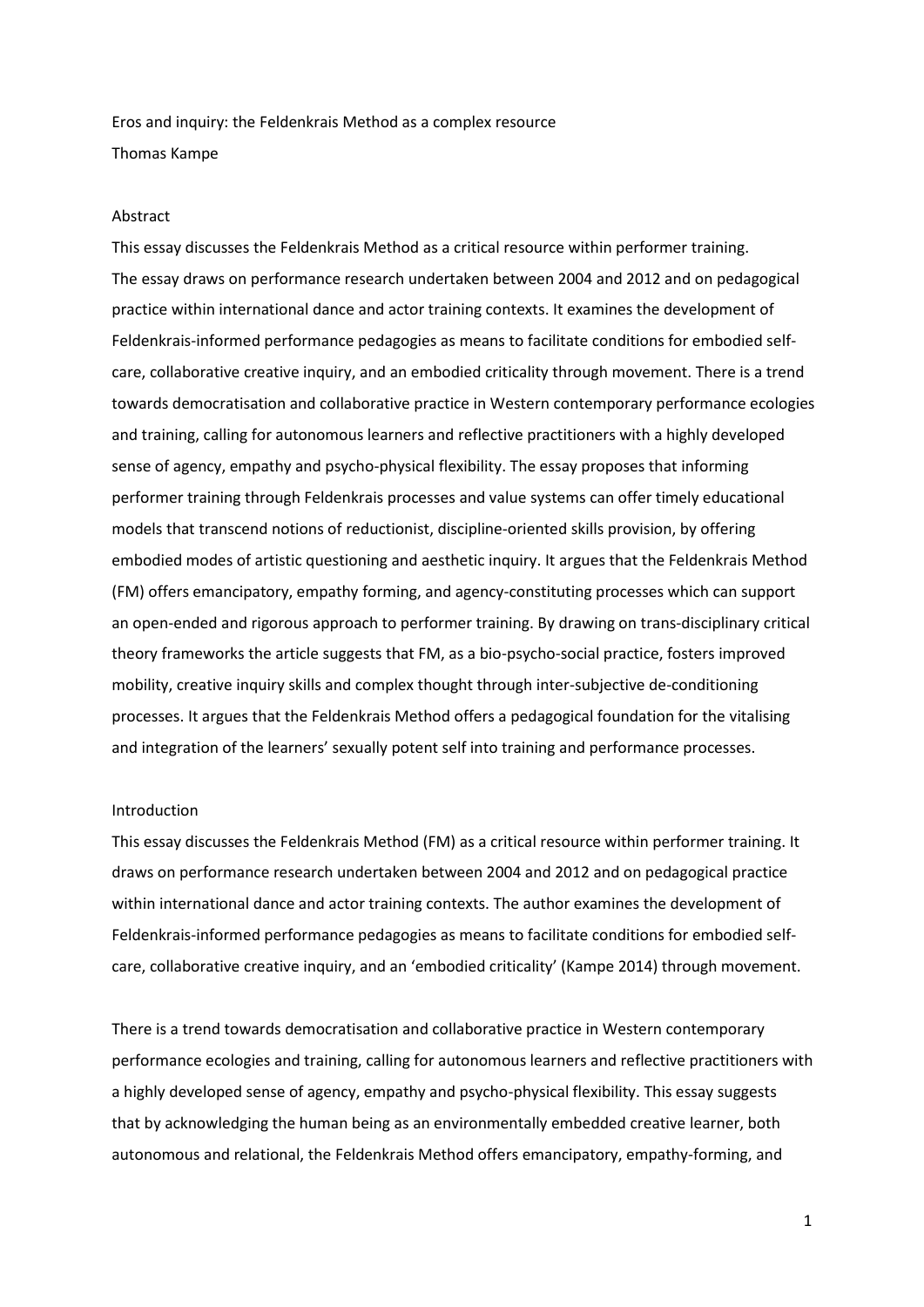agency-constituting processes which can support an open-ended and rigorous approach to performer training. By drawing on trans-disciplinary critical theory frameworks (Adorno 1966, Lorde 1978, Morin and Kern 1999, Morin 1999, 2007, Castoriadis 2005, 2011), the author suggests that FM, as a bio-psycho-social practice, supports the training of performers by offering a complex 'dialogic' (Morin 2007) between awareness-forming processes and improved function of the learner.<sup>1</sup> Feldenkrais suggests that in his work 'the foundations of thinking are different' (Feldenkrais 1981). The essay proposes that FM fosters improved mobility, creative inquiry skills and 'complex thought' (Morin 2007, p. 5) through inter-subjective de-conditioning processes, forming a critical praxis that echoes ethical positions formulated in Theodore Adorno's (1966, p. 2) call for an 'education towards critical self-reflection', and Cornelius Castoriadis' (2005, p. 99) quest to reinvigorate 'the project of autonomy' at the heart of Western democracy. The author tentatively opens up a discussion on emancipatory dimensions of touch-based pedagogies emerging from the integration of Feldenkrais-informed Contact Improvisation (CI) processes into performer training.<sup>2</sup> The article argues that such pedagogies provide learners with an enhanced sense of agency and social complicity by providing conditions for a fleshing out of the 'erotic as power' (Lorde 1978, p. 1), through the development of a shared embodied professional intimacy. It suggests that the Feldenkrais Method offers a pedagogical foundation for the vitalising and integration of the learners' sexually 'potent self' (Feldenkrais 2002) into training and performance processes as 'our most profoundly creative source' (Lorde 1978, p. 5).

# Embodied criticality

1

In 2013 I completed my practice-led PhD which investigated the transfer of practices and ethos of FM to collaborative performance-making processes.<sup>3</sup> The Feldenkrais-informed performance-making processes and pedagogy emerging from my research involve reflective, non-corrective improvisational and touch-based modes of interaction. My PhD positioned FM as a critical practice that uses choreographic means to empower the participant to question habitual behaviour and

 $1$  Feldenkrais defined function as 'the interaction of the person with the outside world or the self with the environment'. IFF standards of practice: <http://feldenkraismethod.org/en/node/348> (accessed 3 August 2012).  $2$  Contact Improvisation (CI) is a collectively evolving dance form which was developed by Steve Paxton and fellow dancers during the early 1970s in the US. Paxton's original experiments drew from his work with Aikido. He elaborates on the shift in aesthetic intention in the dance practice through Aikido, as 'suddenly not have art be the reason that you were moving the way you were, but you were moving the way you were for survival' (Paxton 2013). The author has been teaching CI all over the globe since 1988.<br><sup>3</sup> Lam drawing an nartisipant faedback of the narformance areject (The Dubb

I am drawing on participant feedback of the performance project 'The Dybbuk', written by director/writer Julia Pascal, which ran for 14 performances at The Theatre for The New City in New York City in 2010, after a three-week period of work integrating Feldenkrais-informed processes into the creation period. The project investigated the transfer of somatic educational practices to performance-making processes, drawing on noncorrective educational modalities as found in FM, including the use of questioning and touch interaction as resources for performance creation.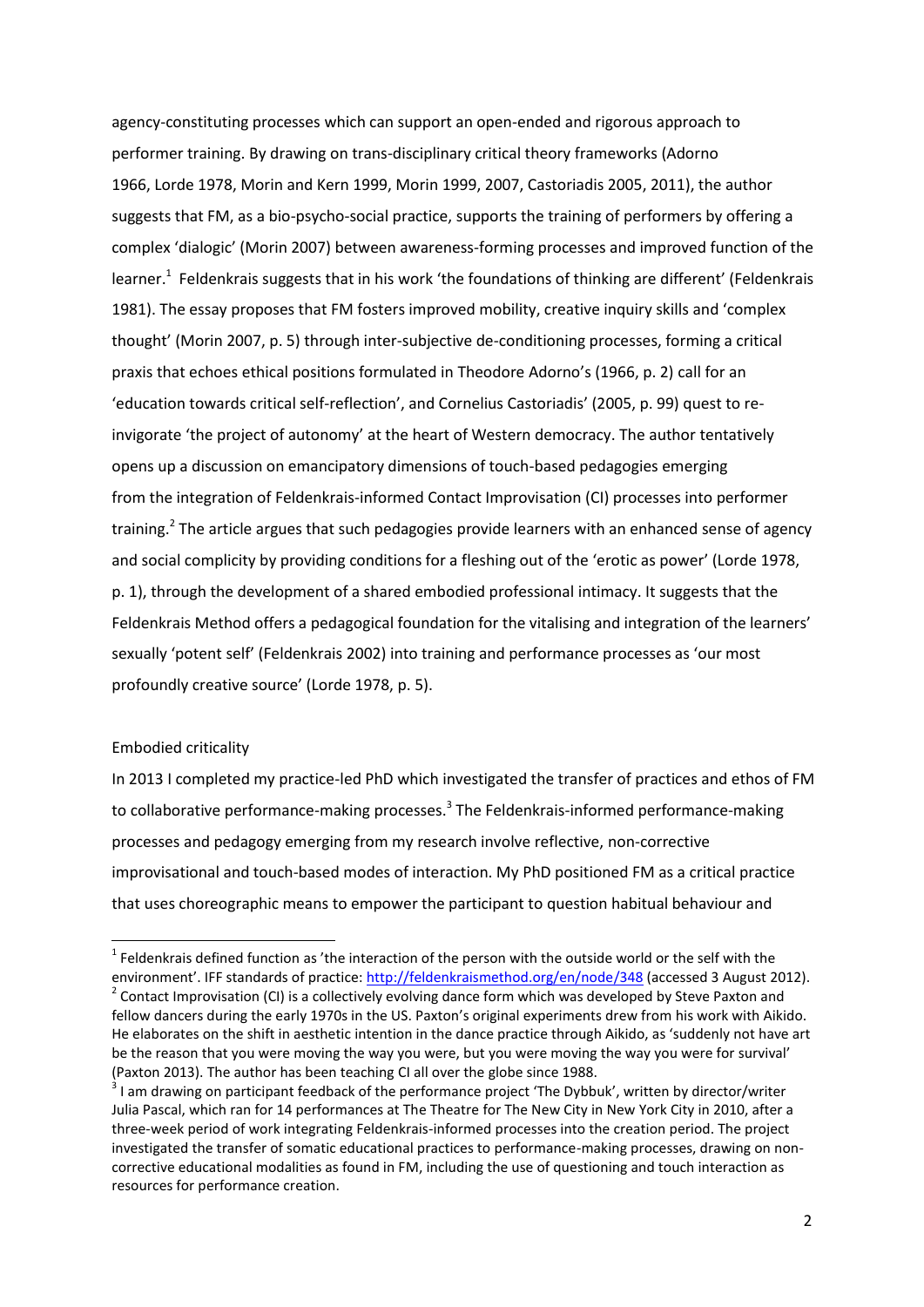interaction with the world. Feldenkrais (2010, p. 88) claimed to provide learners with 'conditions where they can learn to think. They have to think without words, with images, patterns and connections. That sort of thinking always leads to a new way of action'.

Such embodied, patterned, imaged, connective and divergent thinking can be posited as choreographic thinking. More so, my research contends that FM forms a critical praxis – 'a somacritique' (Kampe 2014, p. 237) – that echoes ethical positions towards emancipatory pedagogies formulated in Theodore Adorno's seminal essay 'Education after Auschwitz' (1966). Adorno called for an 'education towards maturity' (1966) which must foster self-reflectivity, criticality, autonomy and empathy. FM offers the learner tools for self-reflection, enabling her or him 'to act while he thinks and to think while he acts' (Feldenkrais 1992, p. 60). More so, Feldenkrais lessons are concerned with fostering the capacity of the mature individual for an embodied questioning, to refuse the given, and to de-fuse unreflective behaviour. Such criticality, understood as the ability 'to put into question' habitual behaviour (Beringer 2014), is at the heart of Feldenkrais' (2005) education towards 'mature behaviour'. For Feldenkrais (2005, p. 196) maturity is 'the capacity of the individual to break up total situation of previous experience into parts, to reform them into a pattern most suitable to the present circumstances'.

Feldenkrais' embodied reflexivity forms a practice against what social theorist Cornelius Castoriadis (2011, p. 9) called 'the terrorism of conformist thought, that is to say non-thought', a questioning of habitual and set modes of thought patterning, self-perception and world-making. Feldenkrais' (2010) 'theory of reversibility' forms a position of questioning the given at any time, underpinning design and strategies of embodied criticality inherent in his practices: 'I contend that the adherence to one principle to the utter exclusion of the opposite is contrary to the laws of life' (Feldenkrais 2005, p. 18). The having 'principles of no principles' (Feldenkrais 1981) within the method has implications for the use of repetition, reversal, variation, fragmentation and problem-setting as perturbation within design of lessons, and on the use of questioning and non-correction in social interaction with learners (Feldenkrais 1981).

#### Complex thought

Feldenkrais was interested in facilitating an embodied criticality and a thinking that is organically linked to sensing, feeling and action: 'Thought that is not connected to feeling at all is not connected to reality' (Feldenkrais 1992, p. 44). The cultivation of non-dualist thinking and critical practice within educational contexts has political dimensions. It provides a praxis for a 'radical reform in thinking',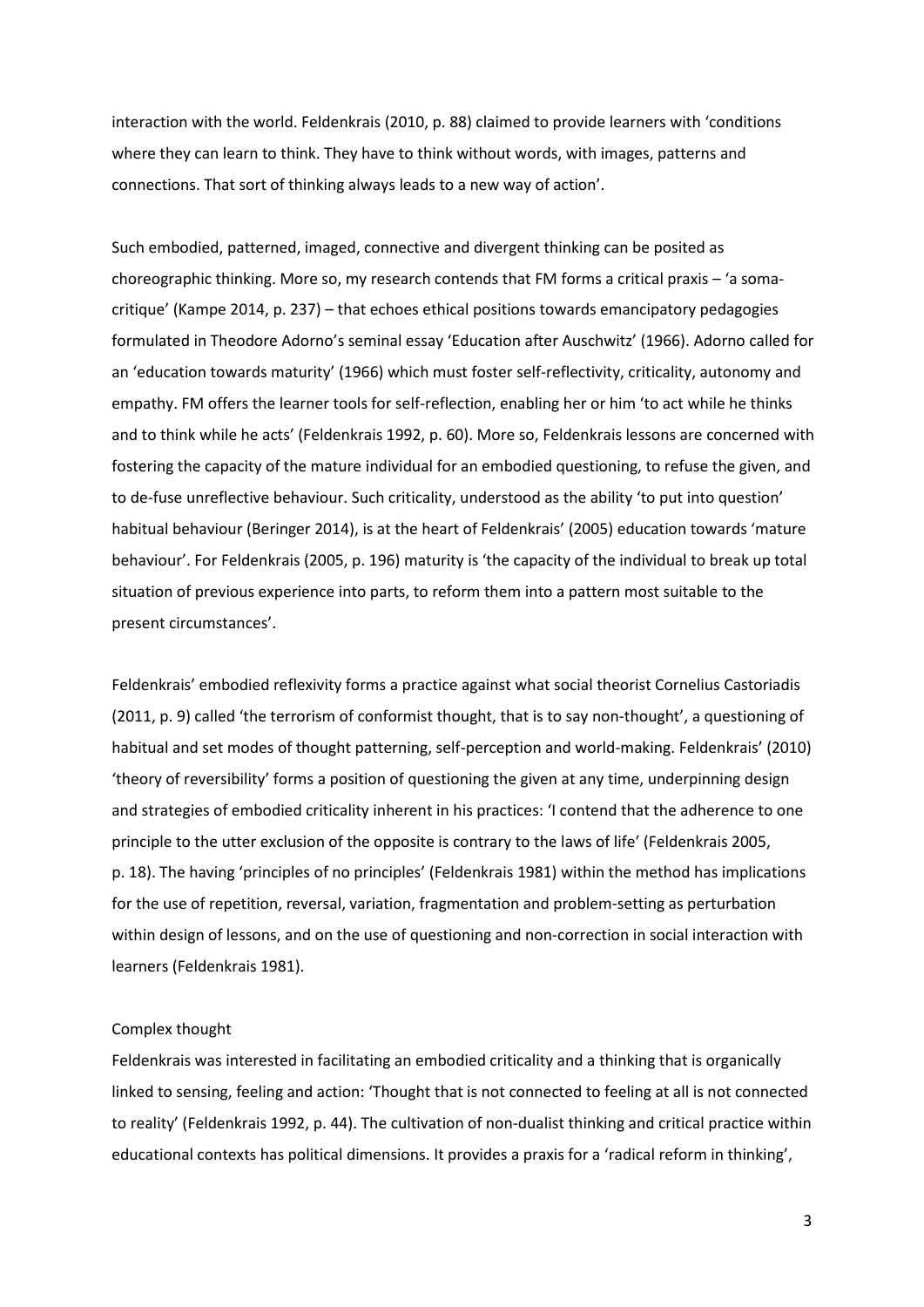which complexity-philosopher and ecologist Edgar Morin (2007) urges for in response to a planetary 'poly-crisis' at the beginning of the twenty-first century. Morin (2007, p. iv) proposes a thinking 'that respects diversity as it recognizes unity, and that tries to discern interdependencies, a multidimensional thinking, and an organizational or systemic thinking'. Morin's call for a 'true rationality' forms part of a neo-modernist trans-disciplinary Zeitgeist, which Feldenkrais was part of, that aimed to abandon dualist, reductionist and totalitarian imaginaries for systemic and non-dualist interpretations of natural and cultural development.

A reason that ignores living beings, subjectivity, emotions, and life is irrational ... True rationality is not merely critical, but self-critical. It is recognizable in its ability to recognize its own insufficiencies. (Morin and Kern 1999, p. 129)

My research suggests that Feldenkrais' dynamic-systems perspective on learning, culture and nature (Goldfarb 1990, Ginsburg 2010) offers a practice of complex thought that is concerned with nonlinear causalities, relationality and self-questioning.

### Being as beings

Feldenkrais offers a radical ecological and complexity ontology that critiques notions of the singular individual as a closed and stabile system. He proposes a 'whole self' that is environmentally and socially embedded as a 'functional unity between body, mind, and environment' (Feldenkrais 2005, p. 149). His practices guide the learners' attention towards the feedback loops and fluid relationships between different elements that form the self-regulating biopsycho- social self, environment being understood as sexually-biologically, socially and culturally constructed. Feldenkrais (2010, p. 64) positioned the interventionist and self-transformative potential into the fluid gaps or linkage 'where the elements interact with one another and where the learned use of self is more apparent'. In this way, he believed intentional and habitual response of the social individual to the world can become de-stabilised and flexible, and new, previously seemingly impossible, worlds can be imagined and constructed. It is in the providing of conditions for the imaging and enaction of new relationships – in the how we relate, not what we relate to – that meaningful education towards mature behaviour must function. Maturity consequently inhabits what Castoriadis (2005, p. 314) called 'the paradox of autonomy' – the becoming of a relational and co-dependent being. Adams (2011, p. 39) suggests that for Castoriadis 'being is beings'. For Feldenkrais it is movement and more so touch which forms an embodied transformative imaginary to disrupt and expand the illusionary closure of the rational individual. He suggests that touch can suspend boundaries and binaries between self and other,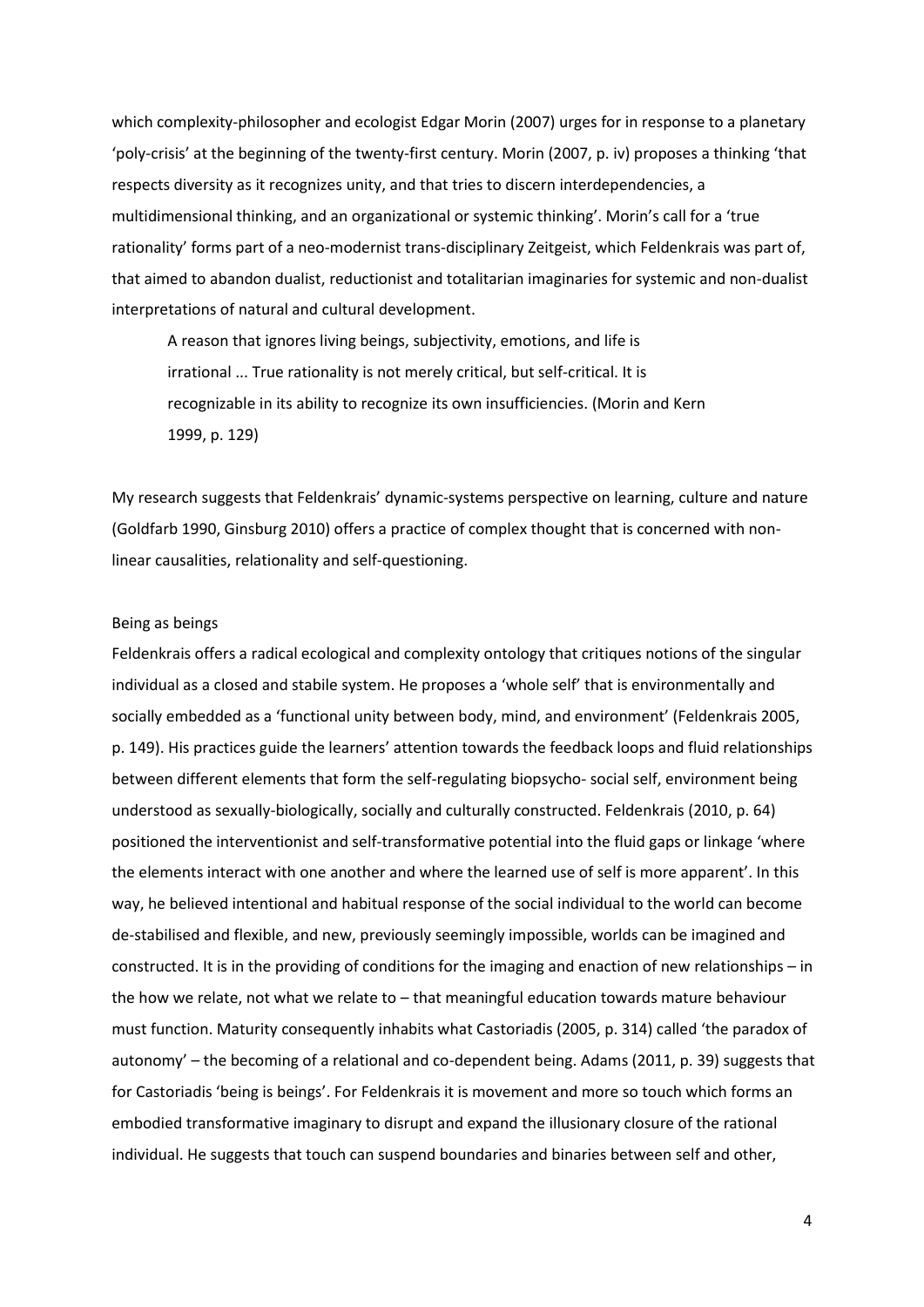forming an act of self-creation of empathetic social unity: 'through touch, the toucher and the touched, can become a new ensemble, ... a new entity' (cited in Ginsburg 2011, p. 267). Such a haptic educational stratagem aims to provide conditions for a construction of a flexible, self-directed and ultimately empathetic person. Steve Paxton, originator of CI, described such inter-subjective merging between movers as 'this third thing, which is what you are together' (Paxton 2013).

#### The project autonomy: autopoiesis

Feldenkrais challenges notions of the individual as a closed system, by drawing, like Morin and Castoriadis, on the work on 'autopoiesis', or 'self-creation', of the late living-systems cognitive biologist Francesco Varela (1995). His perspective on self-organisation comes close to ecologist Edgar Morin's (2007) rethinking of autopoietic processes as processes of 'self-ecoreorganisation', where being is not only relational but also co-dependent, creative and adaptable, constantly engaged in processes of de-patterning and re-patterning. Castoriadis, who collaborated with Morin, Francois Lyotard and Guy Debord on the journal Socialisme ou Barbarie (1949–1966), understood 'the autonomy of the living organism' (Castoriadis 2011, p. 59) as a cognitive process that is governed by a capacity for social relationality which depends on affect and desire. For him, the autonomy of the 'psychic-social being' (Castoriadis 2011, p. 59) relies on a capacity for self-reflection, which in turn informs the self-reflective capacities of autonomous societies. Developing his work from a post-Holocaust position, Feldenkrais (1992, p. 29) envisioned the self-creation of 'a society of men and women with greater awareness of themselves'. His vision parallels Castoriadis' (2011, p. 72) call to 'create a society in which autonomous human beings can collectively govern themselves in autonomy'.

## Enactivist self-imaging

Feldenkrais developed a use of imagery, imagining and 'self-imaging' (Beringer 2001) within his practice, which is multi-modal and synergistic. It includes verbal and sensory imagery, motor-imagery as in imagining movement without moving, and an 'enactivist approach to imagery' (Thomas 2011) where sensation and image are generated through movement and self-observation. Feldenkrais prioritises such an enactivist approach, based on the assumption that any living organism must constantly be concerned with self-imaging and self-construction as an evolutionary necessity. Thomas (2011) elaborates on 'enactive theories of imagery', stating

that perception is not mere passive receptivity but a form of action, something done by the organism. The perceiving organism is not merely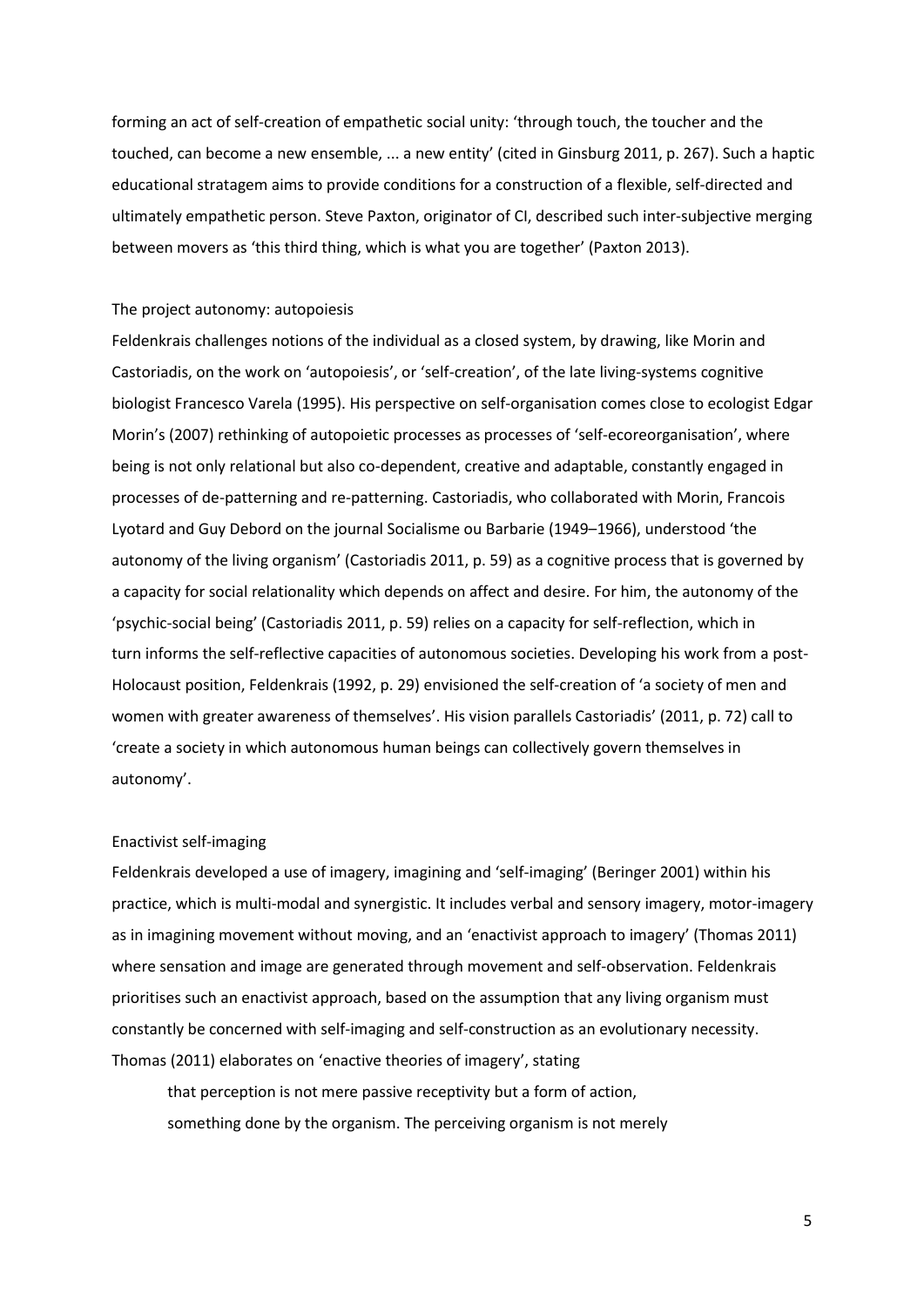registering but exploring and asking questions of its environment, . . . seeking out the answers in the sensory stimuli that surround it.

Accessing, utilising and developing skills for such embodied questioning, in order to improve selfperception and interaction with the world, is at the heart of the practices developed by Moshe Feldenkrais, and the transfer of such questioning into performer training processes is of interest to me.

## Self-image and the social imaginary

Feldenkrais was influenced by the work of neurologist and psychiatrist Paul Schilder (1886–1940) on 'Body Image', 'Self Consciousness' and 'Spatial Image':<sup>4</sup>

We act in accordance to our self-image. This self-image - which, in turn, governs our every act - is conditioned by varying degree by three factors, heritage, education and self-education. (Feldenkrais 1992, p. 3)

It is within the notion of self-education that Feldenkrais saw an ideal place for intervention with potential for personal and social change. He designed his practices to access the potential of the individual where self is not solely instituted by heritage and society. His practices privilege what Castoriadis (2005) coined the creative 'self-instituting' capacities of the individual. Castoriadis called for a move away from the 'instituted society' toward an awakening of the creative imaginary of the individual as a source for self-instituting democratic society. Such awakening echoes concerns of Moshe Feldenkrais, who sought to foster 'a de-conditioning, the liberation, in which we develop a self-active part which liberates the individual from his subjective enslavement' through reflective embodied processes.<sup>5</sup> Ethically, my pedagogy seeks to investigate how a Feldenkrais-informed performer training can shift questions from individual self-imaging to a shared embodied intersubjective 'Creative Imaginary' that challenges and subverts a 'Dominant Social Imaginary' which Castoriadis (2005, p. 287) asserts as 'the psychosocial structures of the contemporary individual, the kinds of behaviour the very operation of this society is constantly tending to produce and reproduce'.

#### Becoming soft people: Feldenkrais-informed practices

**.** 

I have taught FM-informed classes for performers in various contexts in higher education since 2000. I currently teach Movement for Actors on the BA Acting at Bath Spa University, after having designed and coordinated a somatic-informed dance curriculum at London Metropolitan University between 2002 and 2012. While I identify a common physiological thread within FM towards a 'relational body'

<sup>&</sup>lt;sup>4</sup> For a critical perspective on Feldenkrais' use of Schilder's terminology see Ginsburg (1999).

<sup>&</sup>lt;sup>5</sup> The late Systems Theory thinker Katzir, in conversation with Moshe Feldenkrais, in Feldenkrais (2010, p. 173).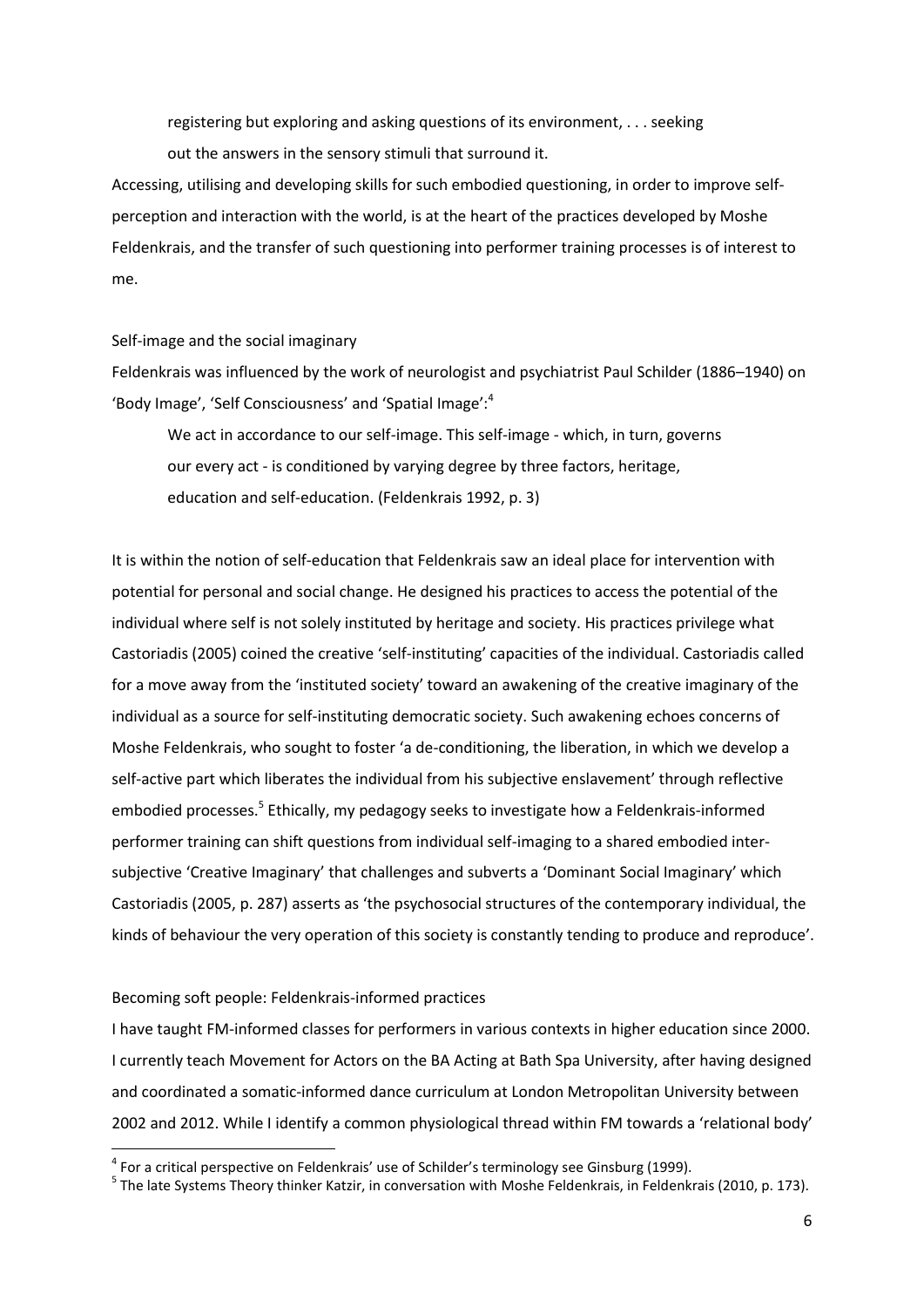(Batson 2008) that privileges core mobility, poly-centricity and omni-directionality, the focus on bodily skills development through FM practices varies from year group to year group and also between acting students and dance students.

Contemporary dance students often need to improve functions in relation to coping with complex changes in shape, weight transfer, balance and spatial orientation, which involve often large and fast changes in level and direction. Here, perhaps a focus on activating core–limb connectivity and flexibility, and three-dimensional mobility of pelvis and torso and their weighted use in space are privileged in choice of lessons. Small-scale functional explorations and discoveries are often probed in large, expansive and highly dynamic contexts. While in my work with actors I also consistently work with testing mobility and coordination within dynamically and spatially challenging situations, a different physiological focus has emerged in my pedagogy. On the one hand, I am taking more time to develop functions such as breathing, chest articulation and a dynamic gesturing of head, eyes and mouth, and often integrate vocalisation into the lessons. More so, I am taking more time to allow for students to engage with identifying psycho-physical connectivity and resonances emerging through very small postural changes, gesture or shifts in stance. The questions I ask during lessons are focussing much more on: 'How does this feel now? What sort of self-image or sense of self have I, or have we constructed – through movement, or while moving?'

For actors, the ability to discern small differences in psycho-physical perception and action, and to respond to those, forms part of key rehearsal practice, character study and scenic play. Director Julia Pascal elaborates on the effect of such questioning in rehearsal processes with actors:

You often ask 'how does that feel'? You make the person experience their own bodies as if it's a new coat, and that is very exciting, and makes the person realize that they can expand and grow in a way they had not thought of before. (Writer-director Julia Pascal, in conversation with the author, 8 August 2010)

Dance students are often asked to distance their personal, everyday life self-image from their classroom dancer identity (Fortin et al. 2009). This might be due to the extra-daily (Barba 2005) demands and at times style-driven nature of dance skills training that moves beyond pedestrian dynamics and shape content. As Fortin (2009) and Green (2001) suggest, it also reflects a still dominant heteronomous self-image of the dancer in training and professional context where choreographer or teacher hold masterly power as decision-makers within learning processes. Natalie Garrett-Brown (2011) argues for an emancipatory 'somatic-informed dance practice' as a political project that stands in line with the Release tradition as developed by US dance pioneer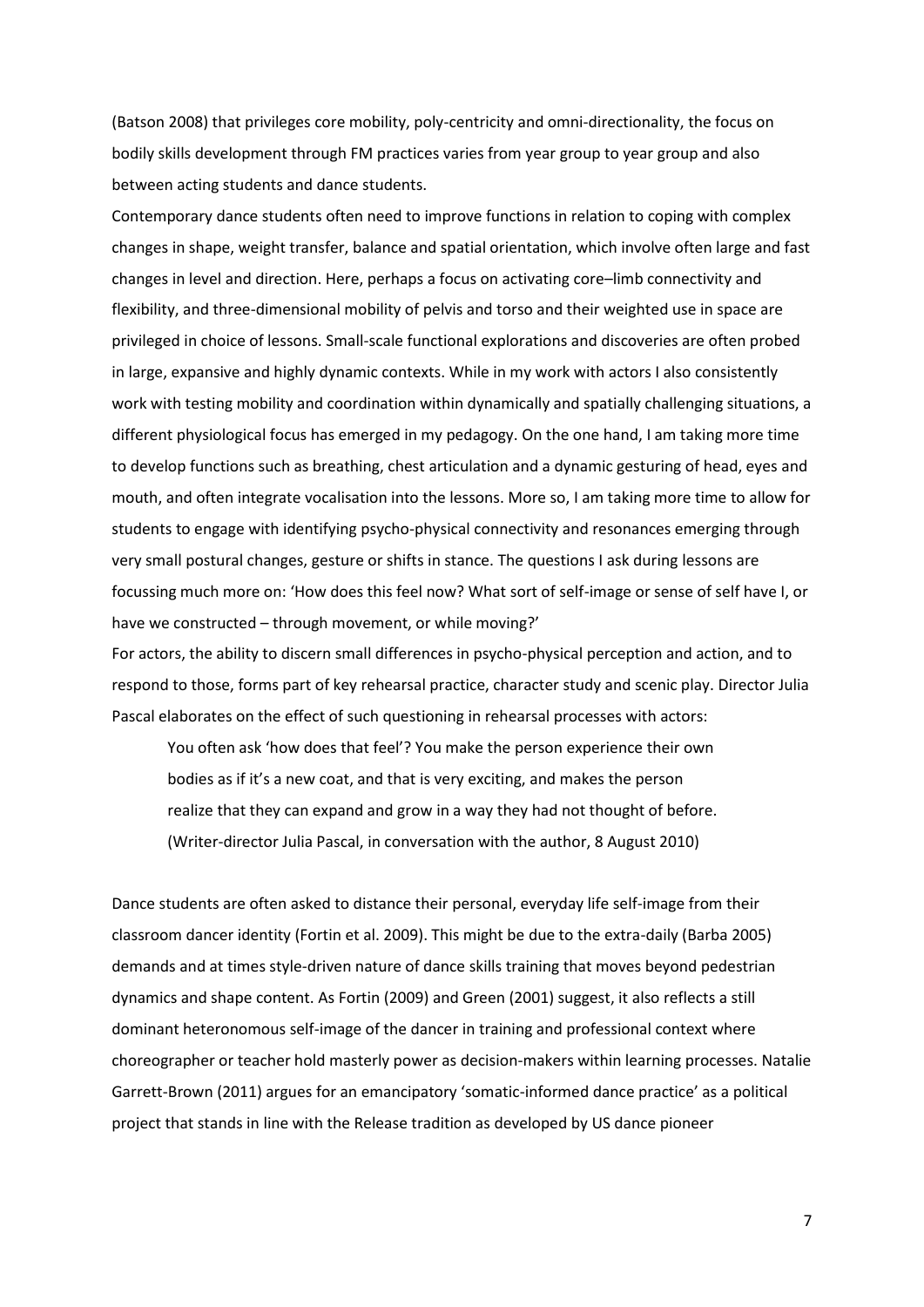Mary O'Donnell and others. My own practice as a dance pedagogue has been concerned with investigating the application of the Feldenkrais Method as an empowering and agency-constituting tool to develop pedagogies 'that recognize the emergent dancing subject as a feature of the work' (Garrett- Brown 2011, p. 71).

My pedagogy draws on my own experience as a performer and performance-maker, on a lived understanding of twentieth-century actor training approaches which propose the creative human organism as psychophysically malleable and socially embedded, and on twentieth-century creative dance and movement practices. These include most notably the spatial and dynamic psycho-physical enquiries emerging from Laban Movement Analysis (LMA), the intimate touch-based dialogue of Contact Improvisation and the neo-modernist dance project of 'Release'. Mary O'Donnell described 'Release' as an 'extended scientific and philosophical inquiry' which renders the practice of dance as a 'platform for the exploration of societal ethics, with the training and management of individual responsibility and freedom being the basis'.<sup>6</sup> Perhaps in line with an ideology akin to the Feldenkrais Method, dancer and pedagogue Pauline de Groot (2014), who integrated practices informed by ideokinetic and martial arts into dance learning processes in the Netherlands during the late 1960s, described the ethos of 'Release' as a project of 'becoming soft people'.

# Working with the person

 $\overline{a}$ 

BA Acting students at Bath Spa University have repeatedly commented that the Feldenkrais-informed classes were the only classes that are about themselves (Year 2 students 2013: classes combined FM practices with contact improvisation). Student Jonathan (Year 2, 2014) describes the Feldenkraisinformed CI classes as having been 'particularly helpful in allowing me to become a much more sensitive and conscious listener through the body'.<sup>7</sup> Actors in training are asked to identify themselves in different ways than dancers with their actions, character and scenic practice. The dominant contemporary UK theatre training practice arising from a post-Stanislavskian aesthetics asks the actor to connect to their 'inner truth', to be 'authentic', 'believable', to 'respond truthfully' to external circumstances or inner drives, to 'be spontaneous' rather than to overtly instrumentalise a precisely tuned athletic body. Evans (2008, p. 216) suggests that a movement training towards 'neutrality' for the actor aims to enable students to develop an inner connectivity through an outer technique, offering to 'collapse the distance between "inner" and "outer" for the student actor'. Evans (2008, p. 122) further suggests that movement training for actors has moved away from a

[http://appleaday.nl/releasedance/ReleaseDance/pdf/MODhistory%20of%20ideas.pdf\(](http://appleaday.nl/releasedance/ReleaseDance/pdf/MODhistory%20of%20ideas.pdf)accessed 28 June 2014).  $^7$  The author has included student feedback from BA Acting students at Bath Spa University. The feedback was taken, with permission of the individual students, from questionnaires given at the end of each term to all year groups on the impact of movement lessons on student progress.

 $6$  MOD: Open Form to Responsible Anarchy: Autobiographical Thought: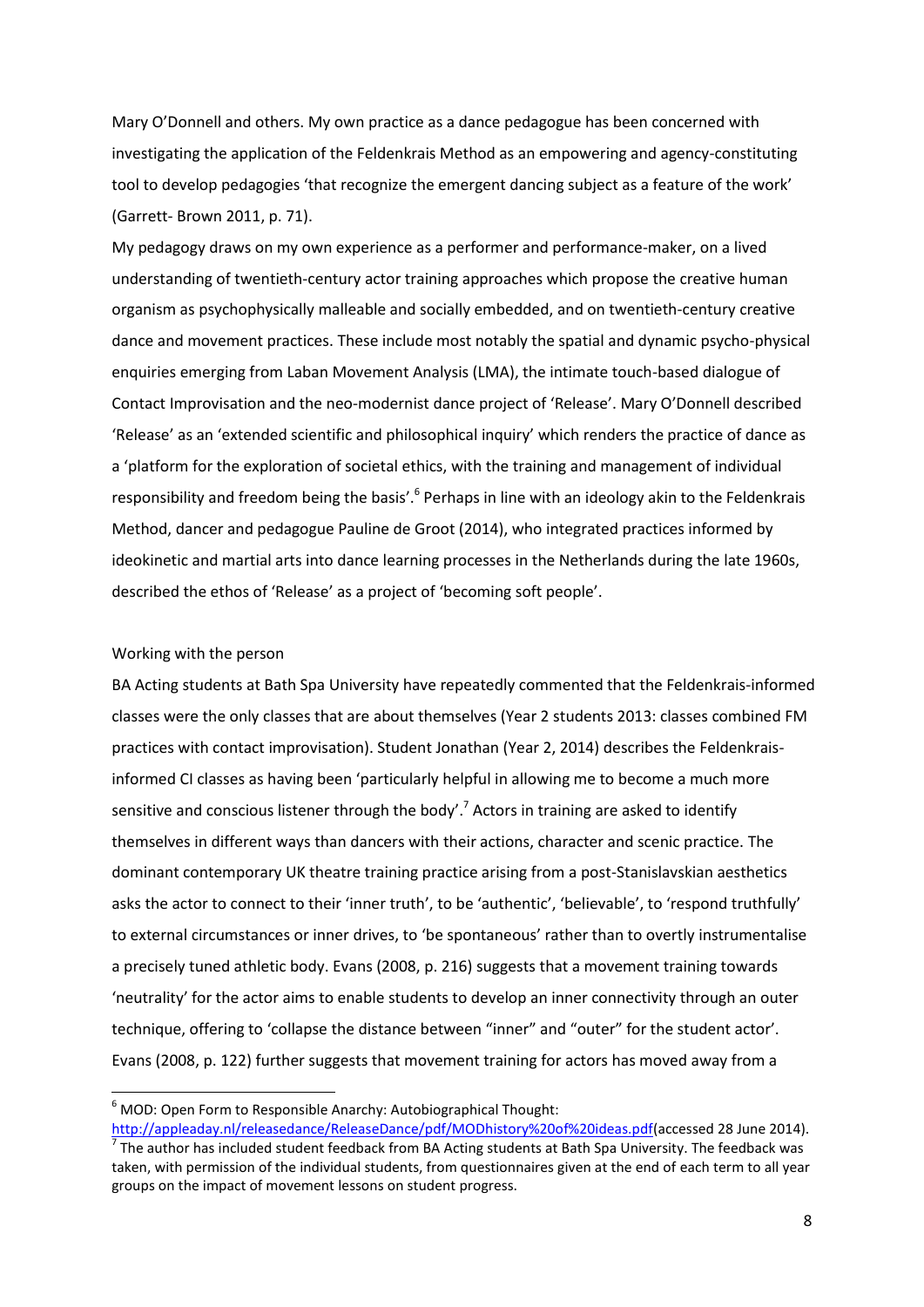striving for a normative, technical body, towards allowing for a playful 'unruly body' as a source for creative endeavour.

Second-year BA Acting student Annie (2014) commented upon her learning experience through Feldenkrais-informed CI classes:

The workshops enabled to interact with my fellow actor in a much more truthful, grounded and intimate way. [ . . . ] The supportive, experimental and playful environment that is created in the classroom inspires you to push boundaries and fully submerge yourself in activities that, only a year ago, were alien and unknown. This experience has taught me to be a fully physical being that is alive and ready to take on any challenge.

In my lessons I combine Awareness through Movement (ATM) and Functional Integration (FI) processes with following periods of improvisation and verbal reflection. This allows students to explore newly found movement skills or a change in self-image outside of traditional ATM or FI contexts, and makes space for group or peer discussion where students engage in reflective translation processes from experience back into verbal language. Such combination gives students more time and space for self-regulated exploration and mimics professional creative contexts where performers are asked to explore and generate choreographic movement material or devise character and scenic interaction. It also disturbs a hierarchy of student–learner relationships within FM, where the facilitator often still takes a more verbally dominant role within the learning context. I am interested in students not only becoming autonomous movers, but autonomous in their capacity to reflect and verbally articulate embodied concerns.

# Preparatory practice and kinaesthetic tuning

While Feldenkrais-informed classroom situations are designed for creative and personal development of the student, they aim to prepare professional functioning in a laboratory context. Students learn to observe and play creatively through their own or shared movement experience. Ultimately, I am interested in learners feeling at home in their sensory reality and being able to become articulate, agile and conversant as observers and players within such an embodied world. A returning to detailed awareness-forming processes, as on offer through ATM and FI, can serve as a kinaesthetic tuning practice for learners. This fosters, on the one hand, a distinct improved functioning, such as fluidity in spinal articulation or a more specific use of eye– head coordination, but more so enables performers to access feedback loops between sensation, action, feeling and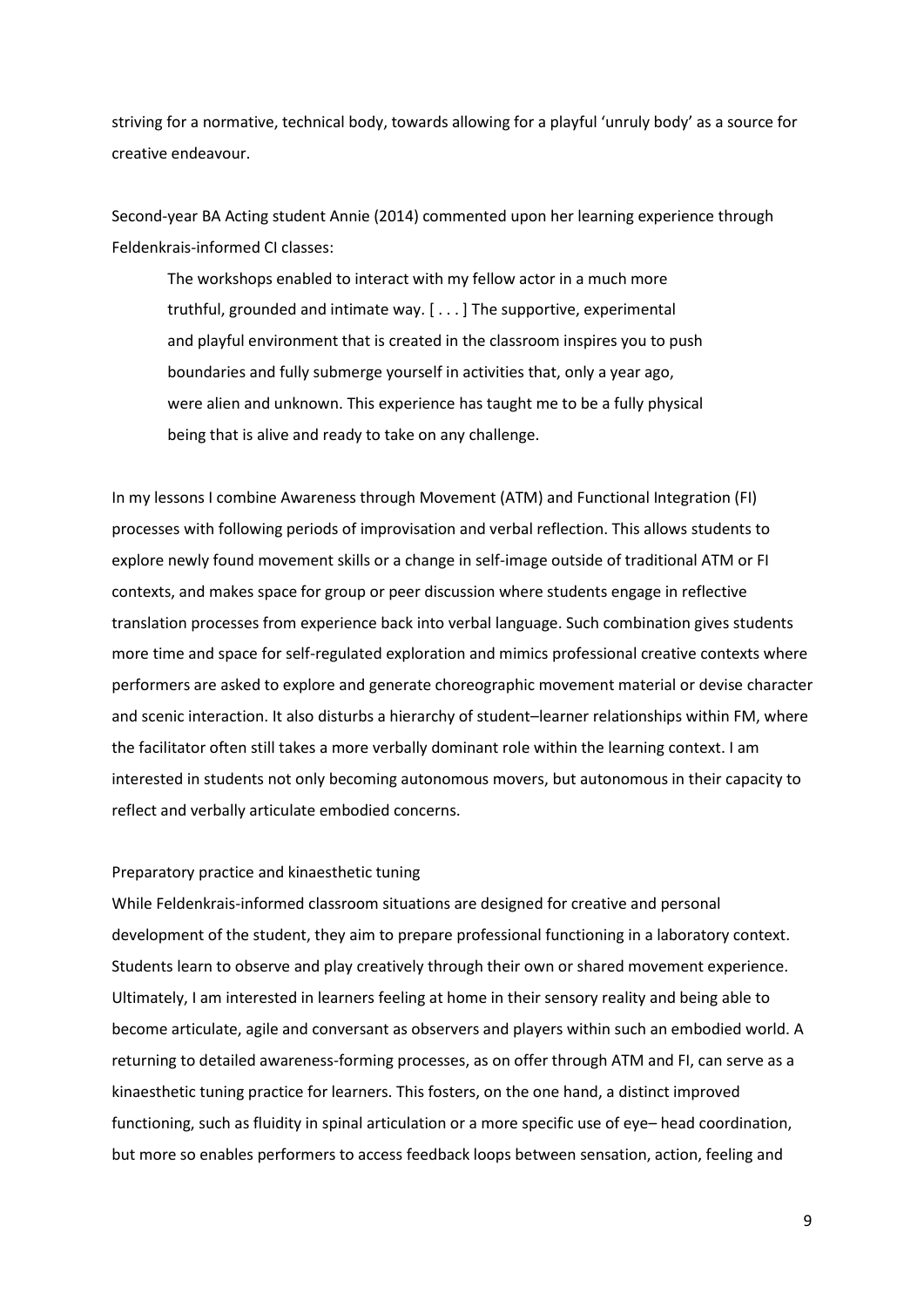emotion. A key initial aim of my classes with BA Acting students is to empower students to develop their own preparatory tuning processes with little intervention from the tutor, and to shift responsibility for individual learning from teacher to learner. In each lesson students are given time to find out what they need to do to make themselves more comfortable and ready to engage with their environment. Students are developing their own self-care practice based upon a growing skills base, and are learning to tune and enact their 'awared' selves (Feldenkrais 2010, p. 34) by drawing on Feldenkrais modalities or mini-ATM lessons or FI touch exchanges. Bath Spa University BA Acting Year 1 students commented on responding creatively to embodied concepts explored in classes as a resource for self-organised practice:

I take a moment to make myself aware within the space that surrounds me. I do small stretches, pat my ribs, and then move my body through space. I am enjoying learning about my body and how it all works together. I am finding it intriguing to learn about how everything is connected. (Anisha, 2013)

I follow concepts introduced to us in class in a way that I am comfortable with, but also pushed by. My general body awareness has improved massively. When working at home or simply stretching I feel I am more secure in my knowledge and abilities. (Jess, 2013)

Students repeatedly suggest that working from a place of comfort allows for independent inquiry – described as a gentle stretching or pushing, but also as a working with and around limitations:

I feel more confident to take movement in my own stride, to stretch myself beyond my limits whilst also remaining comfortable in my own skin. I found the warm ups challenging at first but I feel more confident now. I have found movement based warm ups that work around my injured knee and neck without hurting them, which is a big improvement. (Chloe, 2013)

The above student suggests that such general embodied comfort, together with an increase in movement range, allows for more confidence in nonverbal communication as an actor:

I am far more comfortable now in my own body. My flexibility has improved vastly and I am more coordinated. I feel more confident to express my emotion through movement. I feel I am able to communicate more clearly. (Chloe, 2013)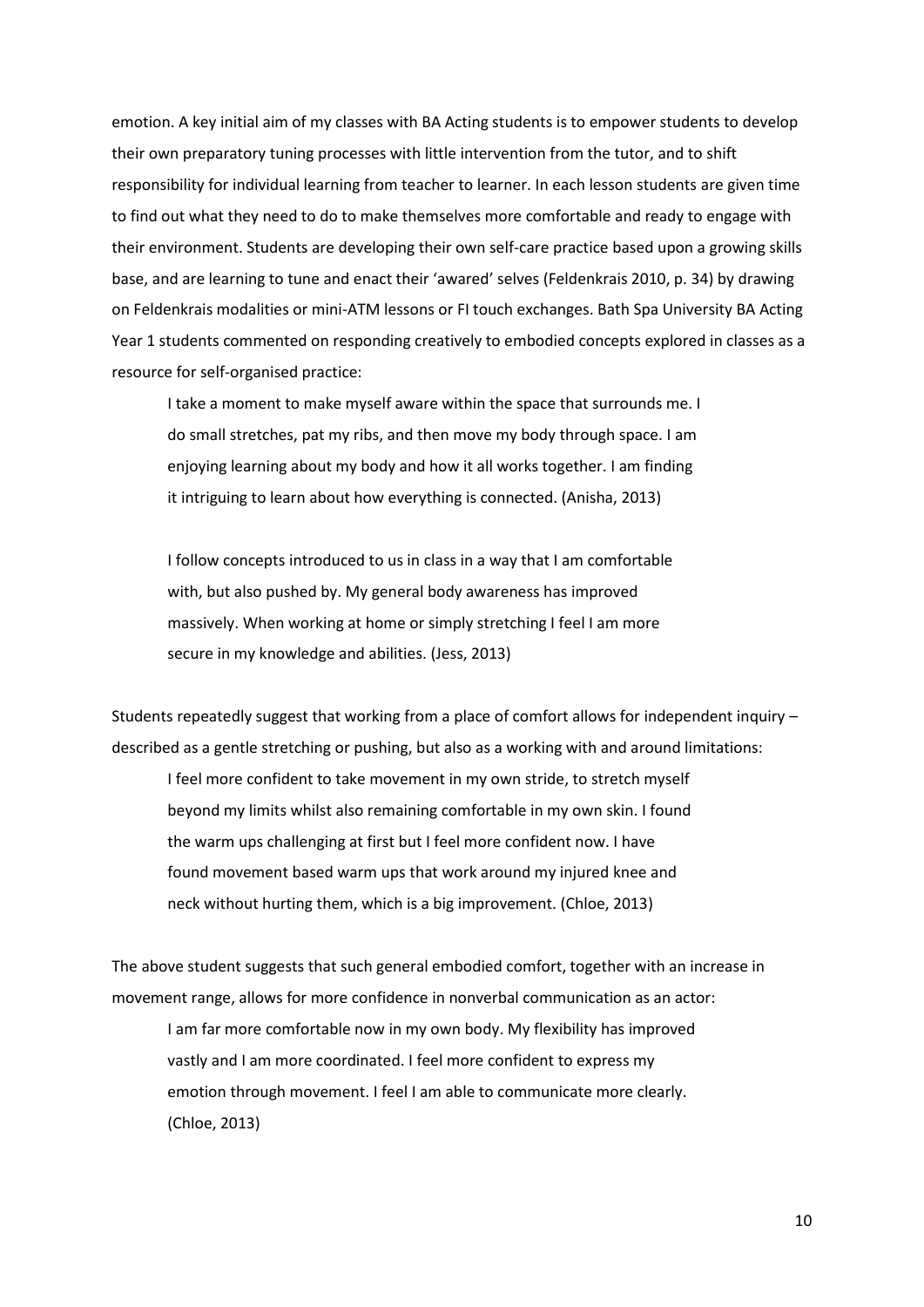#### Weaving

In my movement classes I transcend the ATM or FI formats by weaving Feldenkrais ethos and principles (or no principles) into the overarching fabric of my pedagogy. This includes teaching through questioning, a slowing down to give time for self- and peer observation through action/reflection cycles and feedback loops, and a facilitating of conditions for learning through small approximations. Through the use of repetition, variation, de-familiarisation and disorientation I aim to construct a dialogic between familiarity, 'novelty of sensation' (Feldenkrais 2010, p. 37) and the 'necessary encounter with the unfamiliar' (Mumford and Garde 2011). While creating a noncorrective and non-normative environment for pleasurable enquiry through absence of demonstration, and through extensive use of verbal instruction and touch, I encourage students to 'test the extremes' (Rywerant 2000, p. 13) in their actions and self-image in non-threatening ways. This allows learners to experience heightened force, speed, precision and a sense of abandon and expansiveness, and to transfer their newly acquired embodied self-image into creative situations that anticipate the often highly dynamic demands of theatrical practice. Julia Pascal, co-director of the research project *The Dybbuk* (2010), comments on the effects of such dynamic extending of FM modalities:

It works because the performers are emotionally more available and free and connected to each other and themselves. When you then bring in Grotowskior Laban-based strategies or grotesque imagery, they have already a solid confident base where they don't feel judged, they are just being asked to stretch. (Pascal in Kampe 2011, p. 266)

As a pedagogue, I consistently need to balance notions of a non-corrective learner-centred stance that supports individual development of the autonomous person through movement, and a heteronomous goal-oriented mode of skills development. Bath Spa University Year 2 student Iulian (2013) describes the dialogic between a pleasurable change in self-perception and an increase in embodied movement knowledge:

It gave me confidence and purpose in movement, and it opened a new world for me, widening my movement palette [ . . . ]. It made me feel great, more aware of what my body is saying and being braver in movement. [ . . . ] It changed my perception of relating through movement completely from the point of view of energy, force and meaning, making me more confident and open about movements that I never even dreamt I could ever do.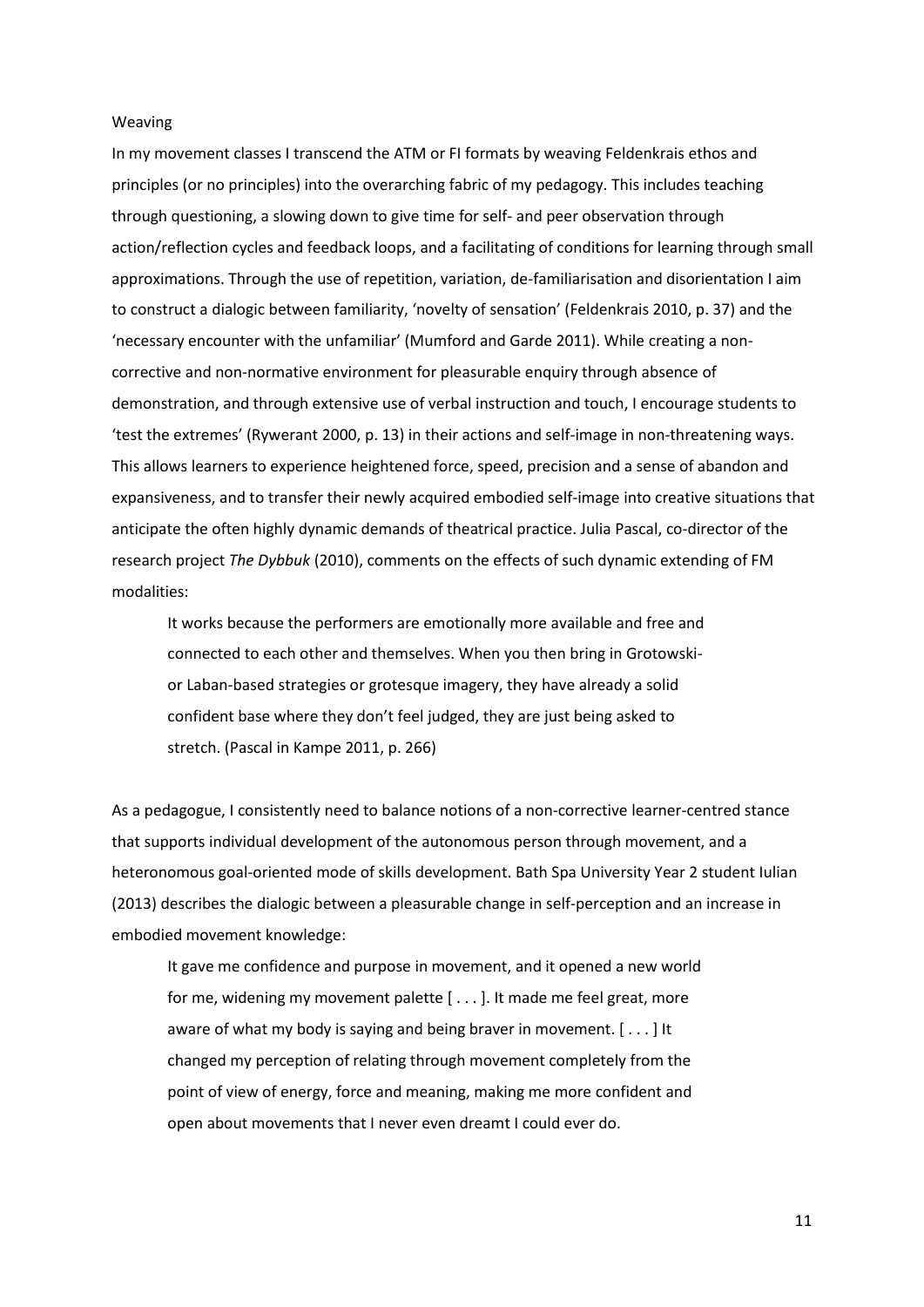#### Complex processes

**.** 

I understand the weaving and transfer of FM into performer training pedagogies – a process-ofenquiry-within-a-process-of-enquiry – as a complex system that involves a large number of interacting agents, and which allows for conditions for uncertainty and emergent non-linear causalities. In the following section I will draw on Edgar Morin's 'Three Principles of Complexity' (Morin and Kern 1999) - The Dialogic Recursiveness The Holographic - to illuminate possible processes of transfer FM dynamic-systems 'principles' and ethos into performer training and performance-making contexts:

The Dialogic: A providing of conditions which allow for ambiguity, diversity, openness and flexibility. Morin and Kern (1999, p. xv) describes the 'The Dialogic' as 'the symbiotic combination of two logics, a combination that is at once complementary, concurrent, and antagonistic'. Feldenkrais' 'Theory of Reversibility' as a working position of having 'no principles' makes space for multi-dimensionality, embodied questioning and critical playfulness in practice. Feldenkrais' anti-totalitarian notions of non-correctiveness – 'to correct is incorrect!' – allow for an embracing of the paradox between the different perspectives of the living agents of artistic and learning processes.<sup>8</sup> Actor Juliet Dante in the research project The Dybbuk (2010) commented on the effect of Feldenkrais-informed rehearsal strategies as enhancing a cocreational ethos that supports a relational 'trust that we know what we're doing, but we also know what the others are doing because we're all doing it together' (J. Dante and S. Perlin in conversation with the author, 11 August 2010). Dante further suggested that the non-corrective modalities within FM allow for an environment that fosters inquiry and risk-taking within creative processes:

Because of the combination of things, the 'no inhibitions' in the small fine tunings [ . . . ] Feldenkrais does something that takes away that inhibition from the word go, when you know that there's no right or wrong, when it's open, getting a different relationship. It immediately changes the relationship between the actors. (J. Dante and S. Perlin in conversation with the author, 11 August 2010)

Recursiveness: A providing of conditions for flow of information through feedback-loops within 'the dialogic'. 'A process is recursive when it produces the elements or effects necessary for its own generation or existence' (Morin and Kern 1999, p. xv). My pedagogy is concerned with developing conditions for recursiveness within performer-training processes:

 ${}^{8}$  The title of a talk by Moshe Feldenkrais, Amherst Professional Feldenkrais training, 15 June 1981.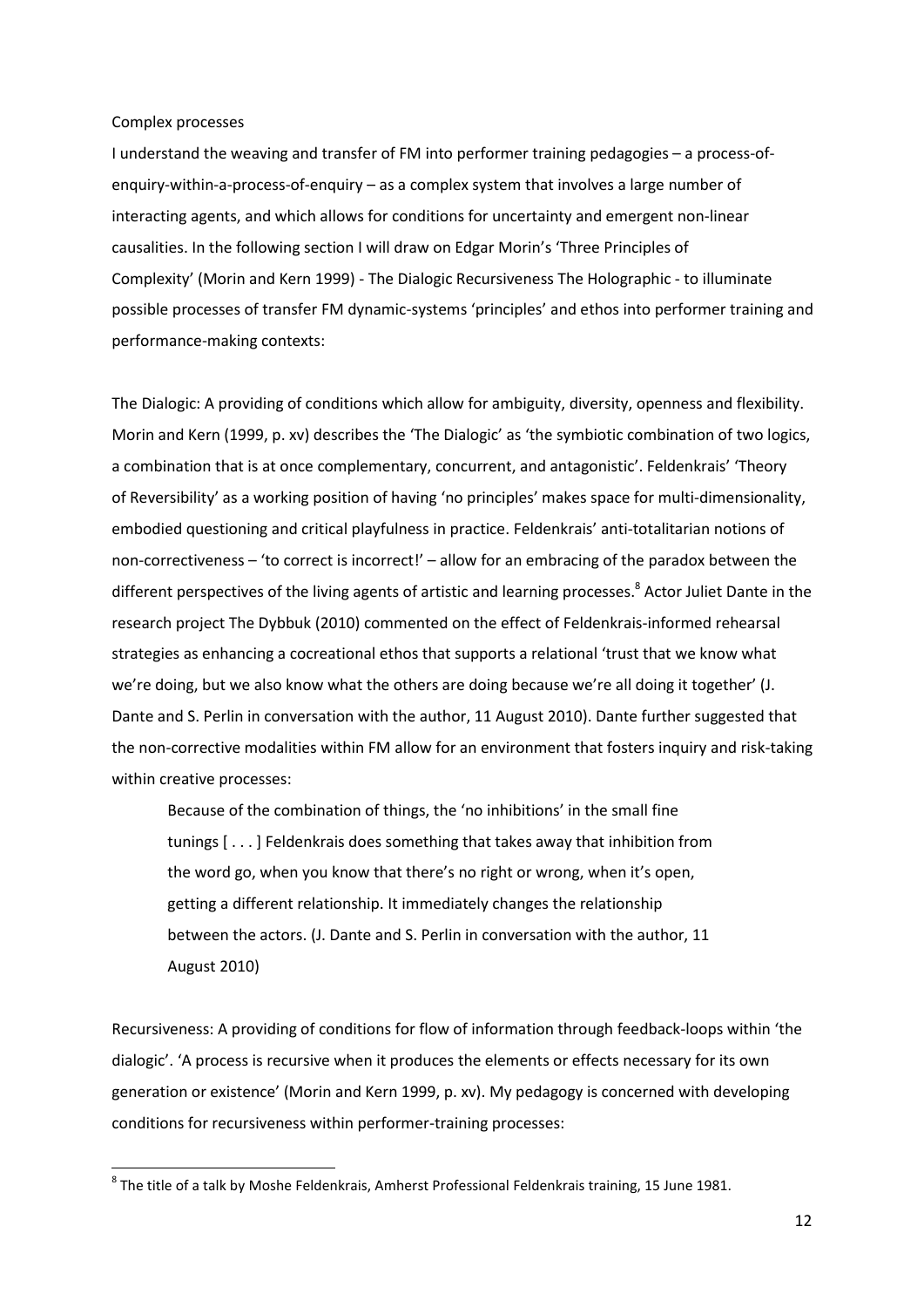The creation of conditions for self-awareness, as capacity for observation of non-linear causality between action, 'sensory insight' and affect (Rywerant 2001). Feldenkrais (2010, p. 174) suggests that awareness 'listens to the action. Such listening, I think, is the first feedback without feedback it is impossible to condition or de-condition a grown-up person'. I aim to acknowledge the embodied and affective position of the self-observer, through the use of a questioning that facilitates an environment for embodied listening and inquiry. Collaborating director Julia Pascal (in conversation with the author, 8 August 2010) elaborates on the effect of such transfer of questioning into rehearsal for The Dybbuk as a process where performers 'are examining sensation, [...] using emotional and intellectual parts of the self at the same time'. She further suggests a unifying effect of such practices for the performer.

In rehearsal, you are constantly encouraging to ask questions; you are verbalizing all the time – how does this feel? You are synthesizing the bodymind by the fact of questioning. So, the person is forever connecting the two, they are not shut off mentally because they are doing a physical action.

BA Acting Year 1 students suggest an increased knowledge and curiosity about psycho-physical feedback loops:

I am much more aware of who I am physically and the movements I do in day to day tasks. I also feel my body more in other classes. I have found that the dynamics and expression in the way I move have had an impact on the way I feel about things and my general mood. I find this very interesting. (Jamie, 2013)

I have felt a significant difference in my overall quality of movement. I did not realize how emotions influence the way we move until now. And I have started to incorporate my feeling towards something into my body language. (Larry, 2013)

I can notice connections between my thoughts and my movements. (Charles, 2013)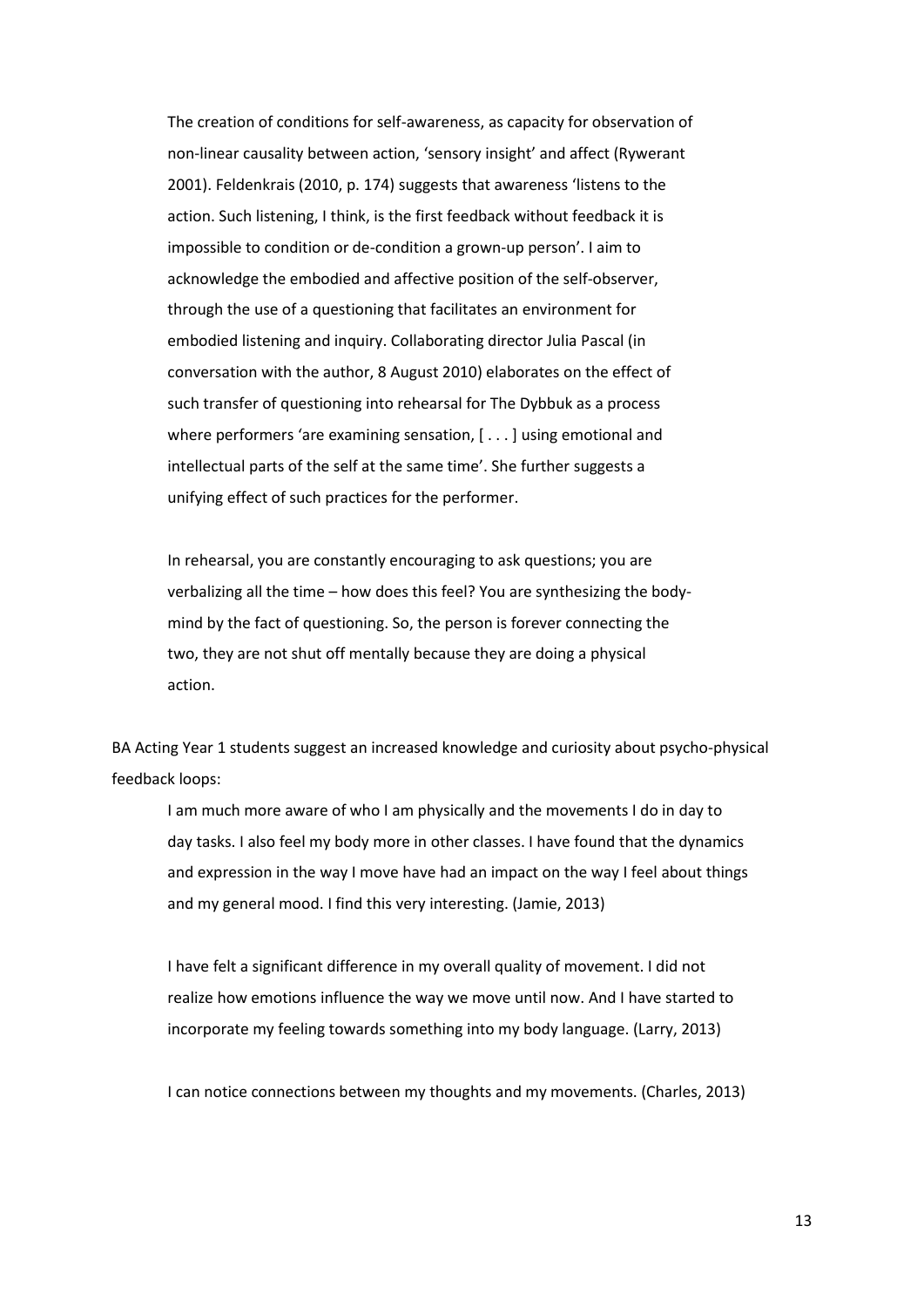*The creation and modulation of feedback loops between participants within learning and performance-making processes to support communication within the social interaction of the dialogic creative process.* Feldenkrais (2010, p. xv) proposes the human being as an environmentally embedded creature, environment being understood as 'space, gravitation, and society'. He suggests that 'the human environment involves the self and the self-image as well as the sexual, the social, and cultural' (Feldenkrais 2010, p. 63). Consequently my pedagogy and interpretation of the method involve a providing of conditions for a relating of the learner to a lived, empathetic, desiring and desired environment. This can happen through touch interaction, or a sharing of spatial and temporal relationships and the inclusion of eye contact. Bath Spa Year 2 student Matt (2014) suggests that Feldenkrais-informed learning provides conditions for a relational connectivity with the world, a being 'more aware of myself along with my surroundings, allowing me to play, move and interact with others in ways that before I would have never even thought about'. Assistant Director Kimberley Sykes, participant in the research project *The Dybbuk*, elaborates on the effect of the opening of feedback loops between group members:

And your awareness begins – like a ripple – to widen, so you go into your whole body, and then you address your body in relation to other bodies, and then when you say 'now make contact with people, make eye contact with people and how does that affect your relationship to space?' [ . . . ] it creates a kind of 'total awareness', I found. (S. Karsberg and K. Sykes in conversation with the author, 10 August 2010)

Feldenkrais placed a focus on a pleasurable empathetic dialogue between teacher and learner as a listening mode towards a restoring of dignity of the human being through embodied processes of de-conditioning. This suggests a compassionate stance and trans-subjective intimacy and openness towards self and other as the self-image of the practitioner in the moment of touch. Rywerant 2000 suggests that key psychic-social imaginaries within Feldenkrais mode of touch interaction are embodied notions of 'support' and 'clarification'. The transfer of touch interventions as used in Feldenkrais FI practice to improvisational learning situations involve non-corrective haptic dialogues of listening, following, guiding, and manipulation which can shift focus from detailed hands-on inquiry to whole-body touch exchanges. Pascal (in conversation with the author, 8 August 2010) suggests that such touch interaction enables performers to 'allow themselves to be free with their own bodies and other bodies, and their sexual and creative self comes through in the group and in performance'.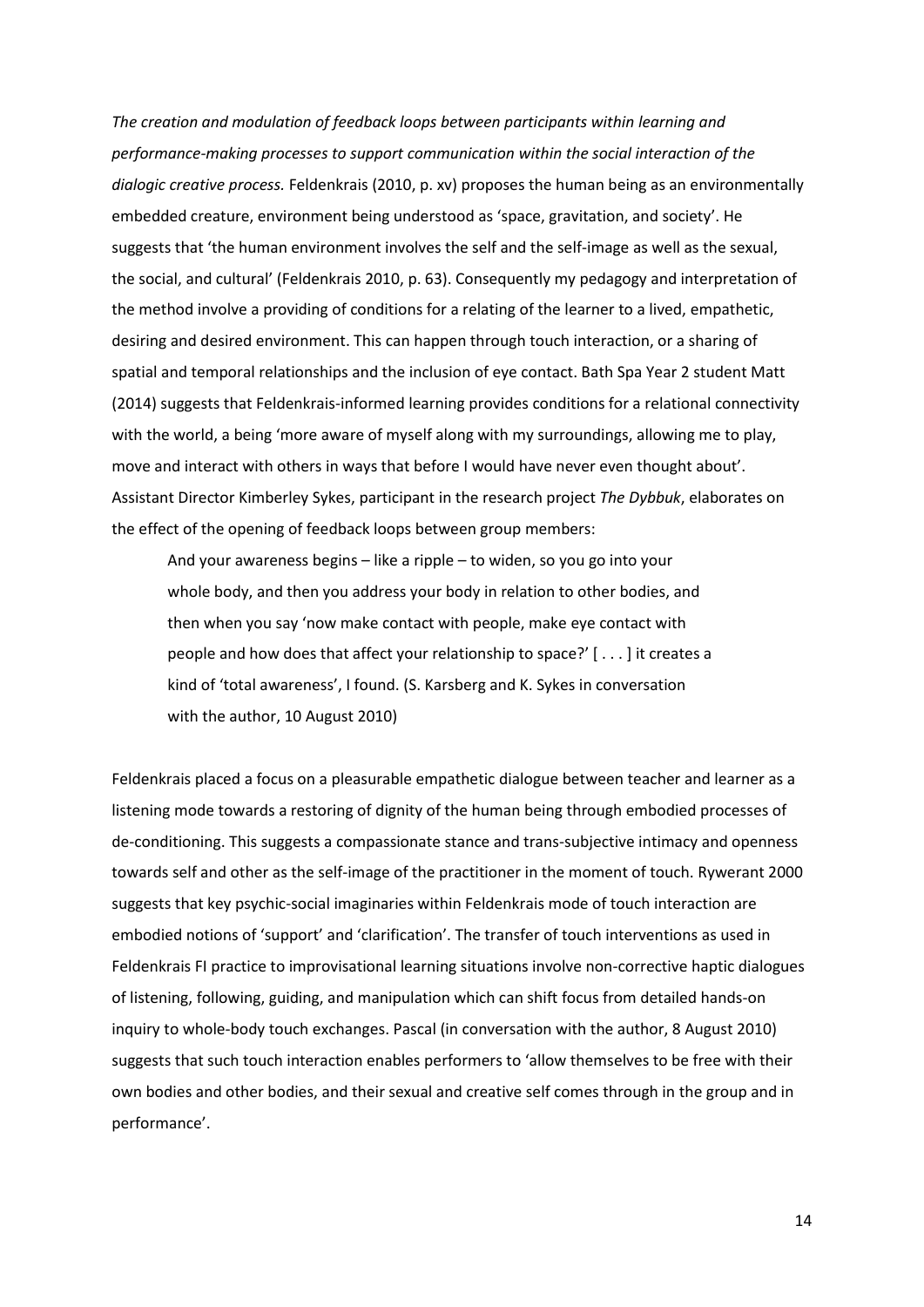Feldenkrais lessons propose a bias towards a corporeality which emphasises a multi-directional and relational core mobility, while prioritising qualities of lightness and softness in dynamic flow. Reactivating a sensitive and articulate 'culture of pelvis and hip joints' (Feldenkrais 2005, p. 105) through touch interactions forms a key part of FM-informed rehearsal or learning situations. Actor Simeon Perlin (in conversation with the author, 11 August 2010) identified touch dialogues explored as working modalities in *The Dybbuk* as 'uninhibited physical interaction, at times almost brutal, erotic and primal' In my current work situation at Bath Spa University FM-informed processes and Contact Improvisation form a core of the students' learning experience: acting students need to heighten their own self-reflexivity, psycho-physical connectivity and social interconnectivity. Such connectivity includes a desiring creaturely awareness, and expressive capacity for immediate affective response to the world. Autopoiesis, underpinning FM practices, offers a model for trans-subjective dialogue which acknowledges intention, affect and desire as emergent and self-creational. While my FM-informed CI classes include the engagement with sensitive and athletic partnering skills I seek to embrace the psycho-social dimensions of the practice.

Before these classes, though we all felt comfortable interacting and working together, I feel there was always a barrier that would stop us engaging in intimate contact, especially notable if the work would involve our middle, our pelvic areas for obvious reasons! These classes have, by far, knocked down that barrier and taught us that it is acceptable and, in some cases, necessary to connect and, by doing so, achieve a far higher standard of performance in all areas. I certainly feel that Feldenkrais opens our perception of ourselves but, by doing this first, it allows us to then become perceptive of others.  $[\ldots]$  having that understanding of my physicality makes it far easier to share with others. The sharing, in fact, feels like the real purpose and the most satisfying part of Feldenkrais. (Ben, Year 2 student, 2013).

Feldenkrais (2002) emphasises a non-compulsive, yet fully lived sexual vitality in his writings as a prerequisite for mature capacity for social interaction. In my teaching of Year 2 students, whose practical work is accompanied through the study of Critical Theory in contextual modules, I am trying open a discussion on the critical dimensions of both FM and CI through contextual reading and debate. After a discussion on the shared reading of African- American feminist writer Audrey Lorde's 'The Uses of The Erotic: the Erotic as Power' (1978) with the student group, several questions emerged at the beginning of class: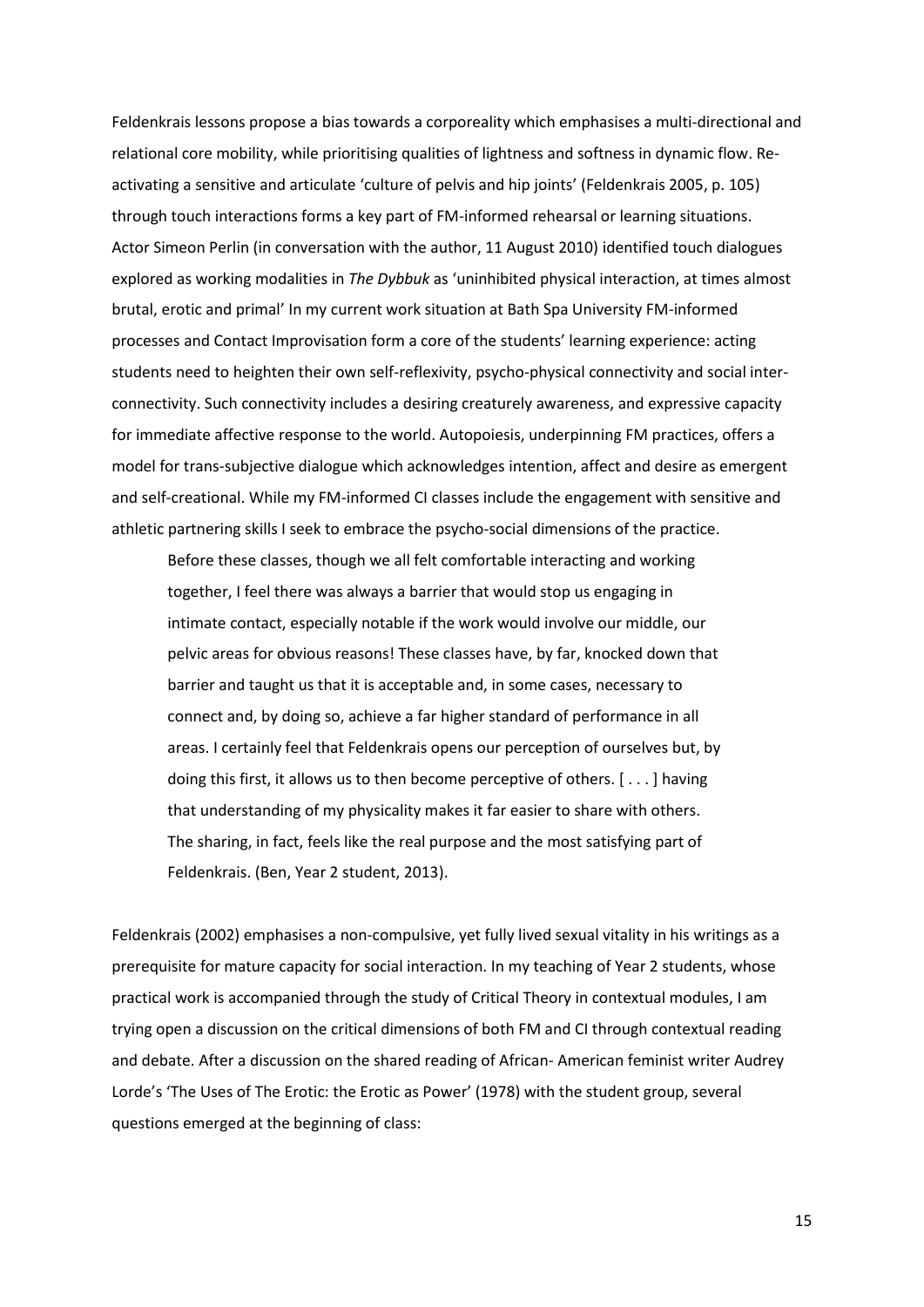How do FM-informed processes disrupt patriarchal corporeal imaginaries and ways of social interaction that are rooted in notions of instrumentalisation, control and domination?

What alternatives do they offer to construct a social imaginary that is based on mutuality, support and unknowing?

How do these practices foster ways of accessing a professional intimacy that integrates the erotic into our professional work as an emerging ensemble? How do our touch explorations challenge our socially constructed habits of gender interaction?

Year 2 student Mark described the experience of FM-informed CI practices as a very liberating experience allowing me to express myself in a way that I have never experienced. My original idea of the erotic, that it is purely a sexual thing, has been revealed to me as a social construct and that the erotic is more about intimacy and support; this has allowed me to approach both genders with the same kind of passion. (Mark, 2014)

Students also reflected on the empowering effect of an emerging relational identity, where touchbased interaction based on FM and CI

creates a completely different sense of self. You can do things you didn't realise you were capable of, just by allowing your partner to lead you a certain way, or for you to lead them. And being so close with other people allows you to form a bond with them, even if the contact only lasts a few minutes. You begin to discover their patterns and ways of moving, and you let them into your movements too. This fluid partnership is leaderless and unrestricted, and this creates an empowering energy. (Gaby, Year 2, 2014)

*The creation of conditions for pattern support and perturbation, to enhance, develop and deviate from emerging patterns or themes*. Feldenkrais lessons are designed to encourage the learner to notice patterns of habitual ease, to enhance and develop those, and then through processes of repetition, variation, reversal and the setting of constraints divert from those, find new movement possibilities. In my teaching I aim to facilitate a supportive ethos by encouraging students to work from first embodied impulse and through trial and error in situations of improvisational play. Bath Spa BA Acting students suggest that such a non-corrective attitude in learning situations leads to a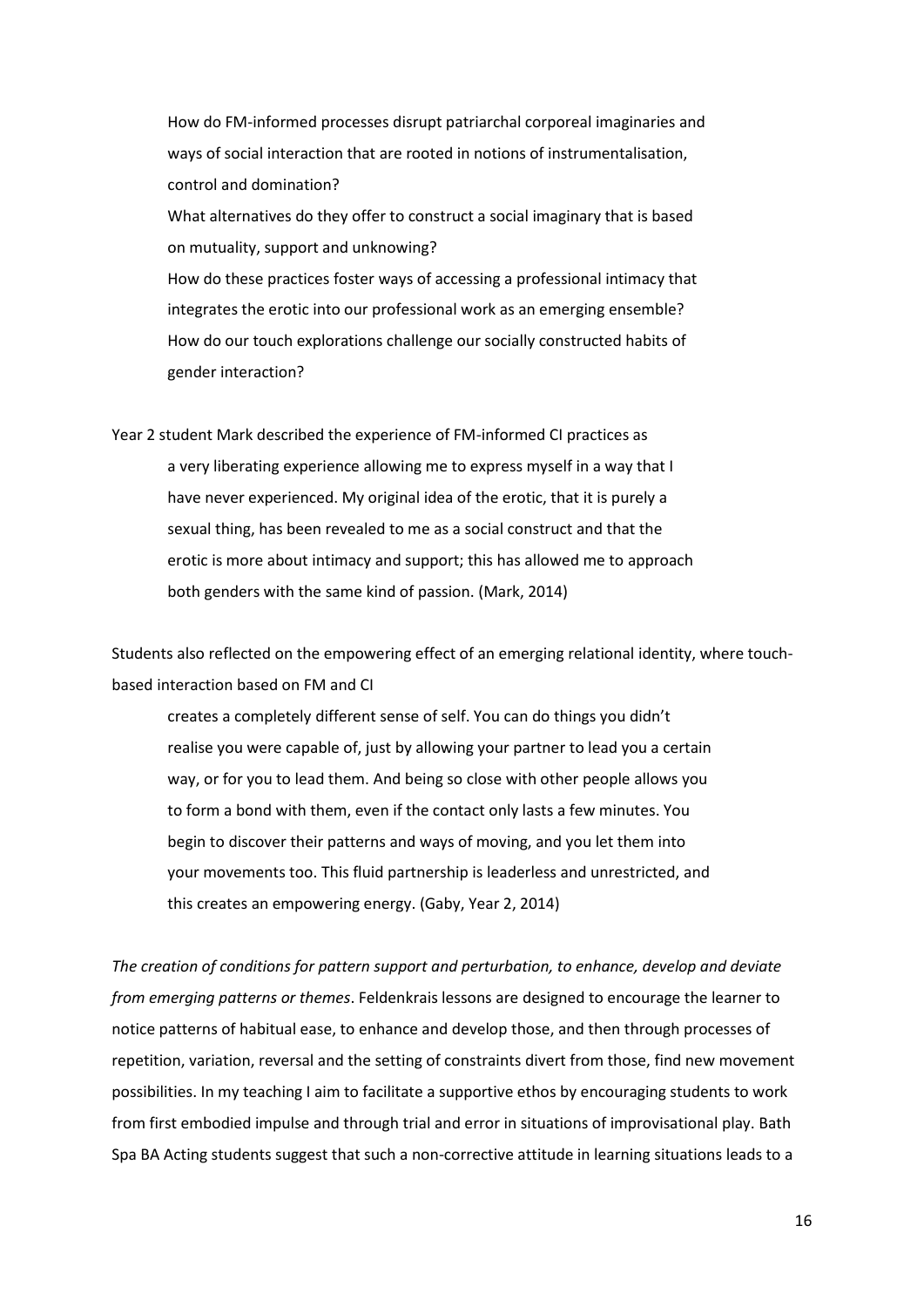greater sense of 'self-efficacy' – an accepting and self-valuing of felt experience (Bandura 1994) and a development of greater confidence:

I feel a lot better about my body – now I think of what I can do, not what I want to do. (Tommy, Year 1, 2013)

Feldenkrais made me embrace and find a love for my body I have never had, and makes me no longer fear the things I cannot yet do, but makes me want to tackle them with a positive energy. (Matt, Year 2, 2014)

FM modes of inquiry include problem-setting and problem-solving through physical constraints, defamiliarisation and disorientation strategies. Such perturbations are designed 'to divorce the aim to be achieved from the learning process itself' (Feldenkrais 2010, p. 67) and to stimulate curiosity, which Feldenkrais (2010, p. 81) positioned as 'the only real quality that is innate in human beings'. Pascal (in conversation with the author, 8 August 2010) describes the transfer of such disturbing, disorienting, restricting, or opposing of emerging patterns within creation processes as a 'questioning which transmutes into a body change allows the person to widen and realize they are capable of much more'. Year 1 student Lauren illustrates such widening as an emerging mode of inquiry which combines an embodied familiarity with a growing curiosity to seek alternative sensory insights or creative solutions.

I feel more at one with myself when moving. I have become more motivated to try new things and stretch in new ways. When I feel an emotion I am now able to express this in new ways. I am now able to distinguish between what works best for each emotion. (Lauren, 2013)

Year 3 student Jemima (2014) suggests that modalities of problem-solving within FM-informed learning situations 'helped me to move away from my preconceptions. It took the "performance" out of my experimentation and allowed me to be more creative and original'.

The Holographic: Kelly describes this as 'the recursive dialogic of part and the whole' (Kelly, in Morin and Kern 1999, p. xvi). Feldenkrais lessons are concerned with breaking up whole situations into parts and with de-patterning and re-patterning the relationship of parts to the whole, and designed to suspend habitual environmental contexts, aiming to de-stabilise habitual thinking and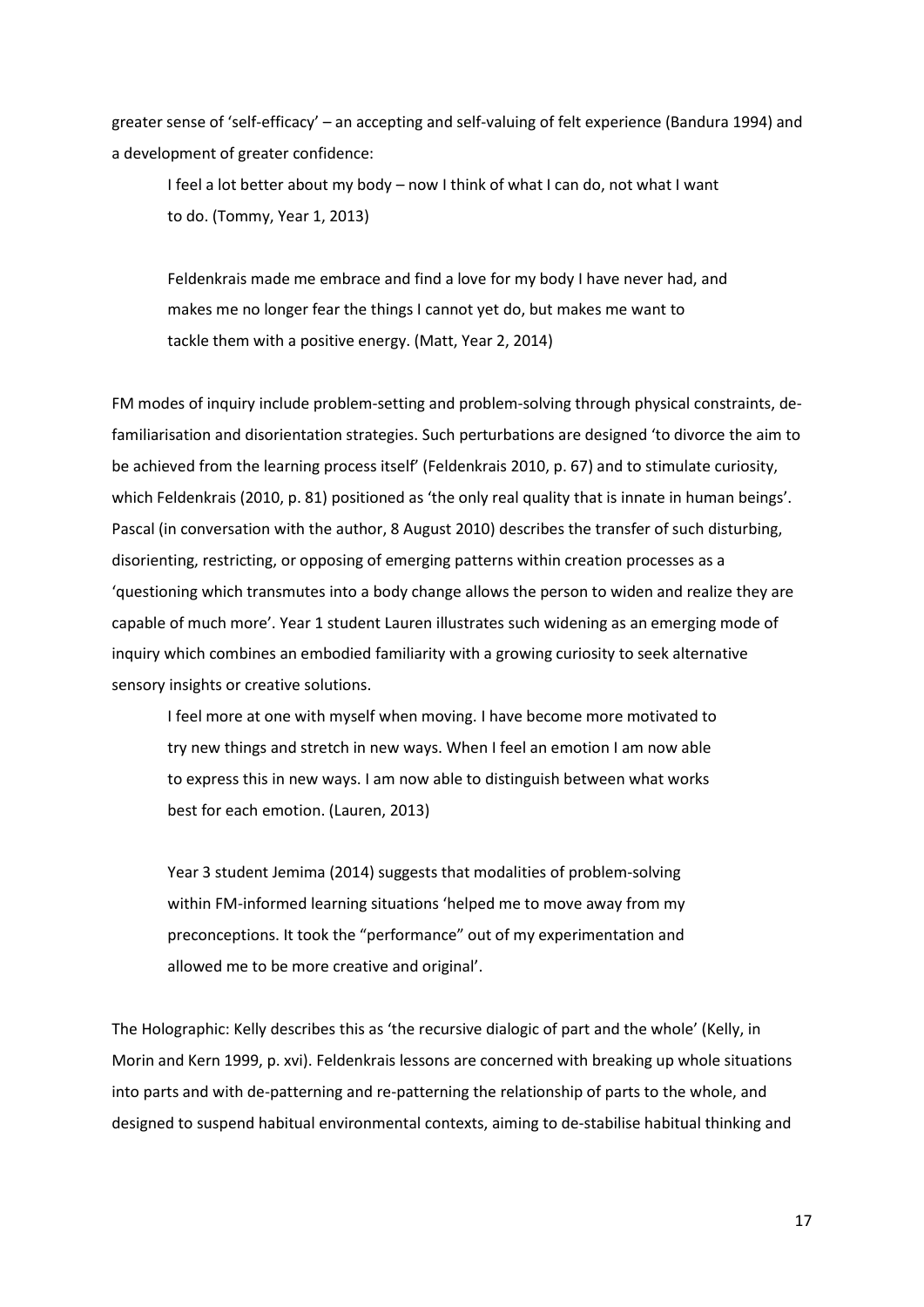behaviour. Such recursive dialogic – a zooming in and out – between detailed embodied inquiries, and a connecting to a broader contexualisation of an awareness of the 'whole self' in relation to its social environment, forms a recurring practice within my pedagogy. Actor Juliet Dante (in conversation with the author, 11 August 2010) suggested that FM supports a creative attending to 'little things that have a much profound effect'. Bath Spa Year 1 students described relational thinking as a creative position that investigates the relationship between differentiated body units, whole body functions, emotional attitude and observation of environment.

I used to only think about my legs if I was walking; now I think of my spine and my shoulder and my body as a whole when I take a step. (Lou, 2013)

I feel like my breathing has become much more integrated with my movements. This connection makes my movements much more fluid, I feel. (Mark, 2013)

I feel more like a singular unit that is completely connected and on its way to being in tune. I have seen how a simple movement can change the whole feeling and emotional story. I can also read other people's body language better. (Annie, 2013)

As a teacher I am drawing on Feldenkrais' complexity model of a functional unity between body, mind and environment and the flexibility in holographic relationships within the emergent autopoietic organism. I repeatedly ask questions regarding changes in self-perception and action in relation to the structural coupling between the organism and the material and social world.

*What can I do to organise my fleshy reality in more comfortable ways? How does this attending to inward change affect my sense of self? What happens when I begin to open my perception outwards towards my material environment? When I begin to see the environment, and improve my contact with the ground? How does this opening inward and outward affect my psycho-physical sense of self?*

*What happens when I begin to open my attention towards the other people, creaturely organisms, or social beings? How does this connecting to the other social beings affect my internal sense of self?*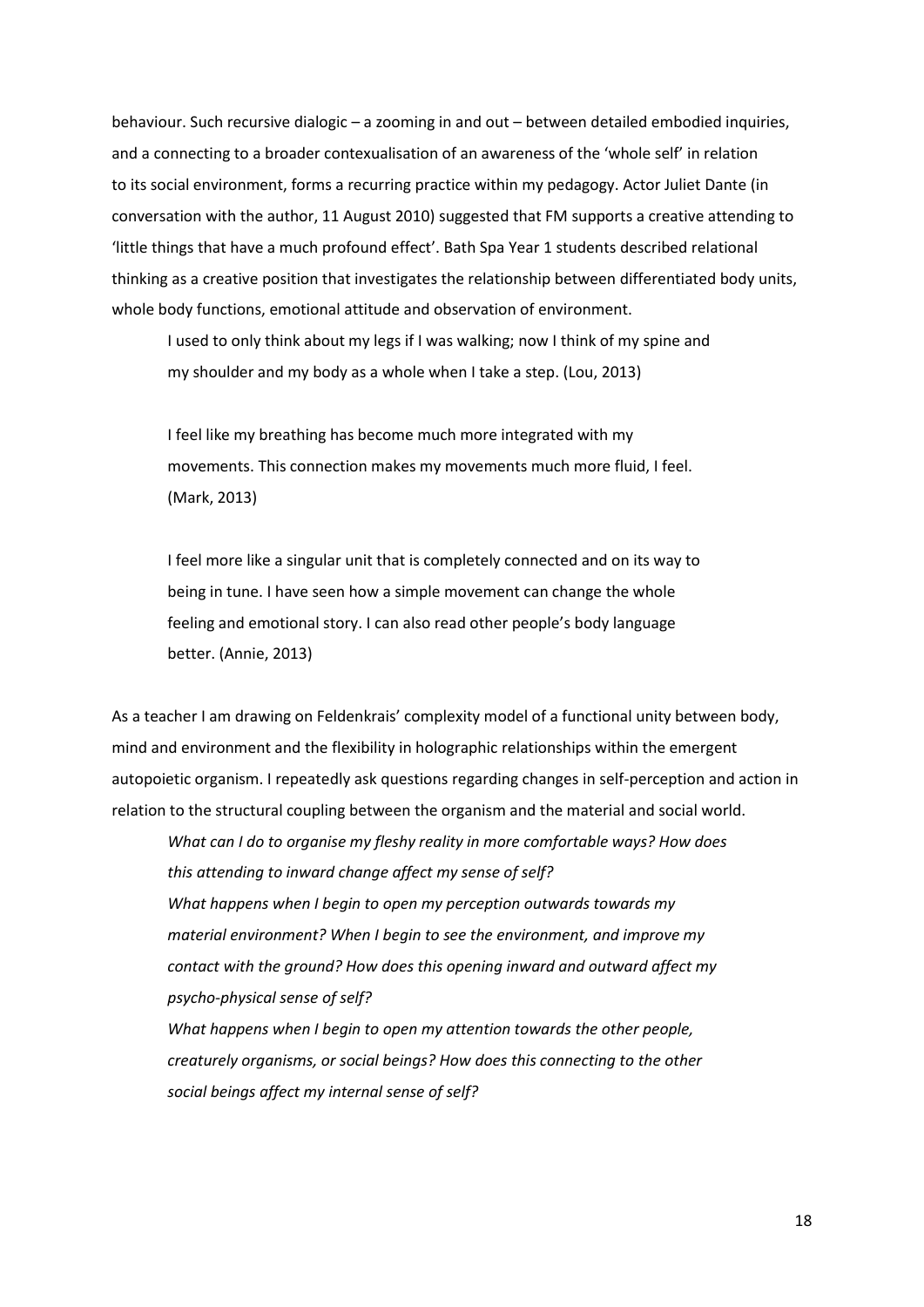While asking students to engage with a practice, I attend to this relational tuning myself as a pedagogue. I interact with the learners from such opened and aware place of discovery which allows for flexibility to holographically look inwards and outwards at the same time. Pascal (in conversation with the author, 8 August 2010) describes this as: 'You are always opening; opening new rooms in the house, opening new doors, opening new experiences'.

#### Critical modalities

In this essay I have tried to illuminate how FM and FM-informed performertraining modalities can offer a rich and non-determinist complexity perspective that challenges dominant social imaginaries for self-construction and social interaction rooted in separation, rationality and mastery (Castoriadis 2005). Modes of disoriented interacting with the world, as found within FM-informed processes, allow participants to relearn sensory motor feedback loops necessary for complex thought and communication, and to engage in shared inter-corporeal experiences which actor Stefan Karsberg positioned as 'liberating for the ensemble, [ . . . ] the collective and the individual' (in conversation with the author, 10 August 2010). If I embrace Isabelle Ginot's (2011) call to construct somatic practices as critical practices, FM-informed pedagogies appear as radical learning modalities that potentially sit uneasily within institutional contexts. As Morin reminds us, a 'true rationality [ . . . ] enters into dialogue with a reality that resists it' (Morin and Kern 1999, p. 129).

How can non-corrective practices that challenge instrumentalist perspectives on skills facilitation be positioned in corporate educational frameworks that rely on judgement, surveillance and vocational goal orientation?

How can underlying emancipatory value systems within FM, aiming to give the individual tools for self-reflection, criticality and autonomy in selfreconstruction, be transmitted in modularised classroom situations?

How can empathetic touch-based processes that support a growing 'from psychical monad to social individual' (Castoriadis 2005, p. 434) and which challenge academic teacher–learner relationships, function in educational and cultural contexts that associate touch with sexuality, abuse and domination?

How can Feldenkrais' (2002) recurring emphasis on 'sexual potency' serve as a pedagogical resource to access the vitalised and shared creaturely 'erotic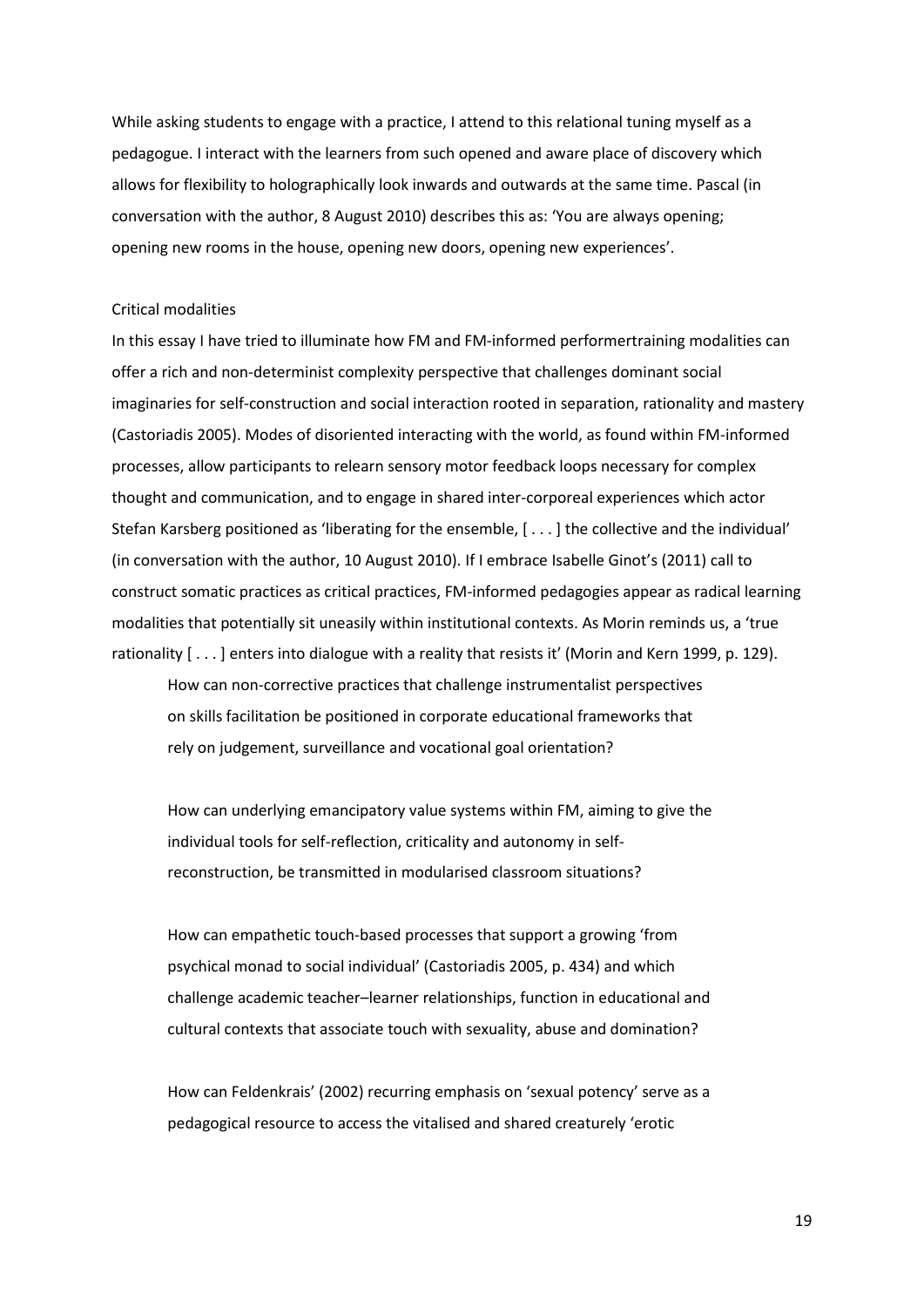guides from within' (Lorde 1978, p. 53) as empowering performance knowledge within professional contexts?

FM-informed practices offer an indirect educational model where habitual value systems are challenged through movement. Such investigative and transformative ethos as found in FM comes close to German performance theorist Gesa Ziemer's (2009) call for a trans-disciplinary arts practice and education that indirectly links a de-stabilised and emergent perceptive self to societal change:

Art researches in areas where there is nothing to know. Where linguistic eloquence is being slowed down, where we are disoriented and touched at the same time to perceive something. This is exactly where new questions and ways of seeing emerge. It is never art for art's sake, but indirectly influences attitudes, values, ways of interacting and actions. Art forms the social through and through – without being social work. (Translation by the author)

I suggest that the informing of performer training through FM processes and value systems can offer timely educational models that transcend notions of reductionist, discipline-oriented skills provision, by offering embodied modes of artistic questioning and aesthetic inquiry. Students identified such processes as 'translatable to many areas of acting, useful time and time again throughout our training' (Jemima, Year 3, 2014). More so, I would argue that Feldenkrais-informed practices support developments towards a complexity dimension within education that is concerned with the study of 'the realities of human knowledge, its systems, infirmities, difficulties, and its propensity to error and illusion' (Morin 1999, p. 1); a providing of conditions for a learning where the emerging artist 'can become aware of both his complex identity and his shared identity with all other human beings' (Morin 1999, p. 23).

In his UNESCO-commissioned publication Seven Complex Lessons in Education for the Future, Edgar Morin (1999, p. 2) argues that 'the human condition should be an essential subject of all education', and that the 'complex unity of human nature has been so thoroughly disintegrated by education divided into disciplines, that we can no longer learn what human being means'. Throughout this essay I have attempted to articulate how FM informed pedagogies can offer a unifying, yet critical, access to a creative questioning of the human condition as an emergent, autopoietic and uncertain social being. Feldenkrais (2010, p. 181) proposed a utopian perspective on human evolution which promises social progress through an education towards conditions where 'humanoids can develop into homo sapiens, human beings with intelligence, knowledge and awareness'. Such reflective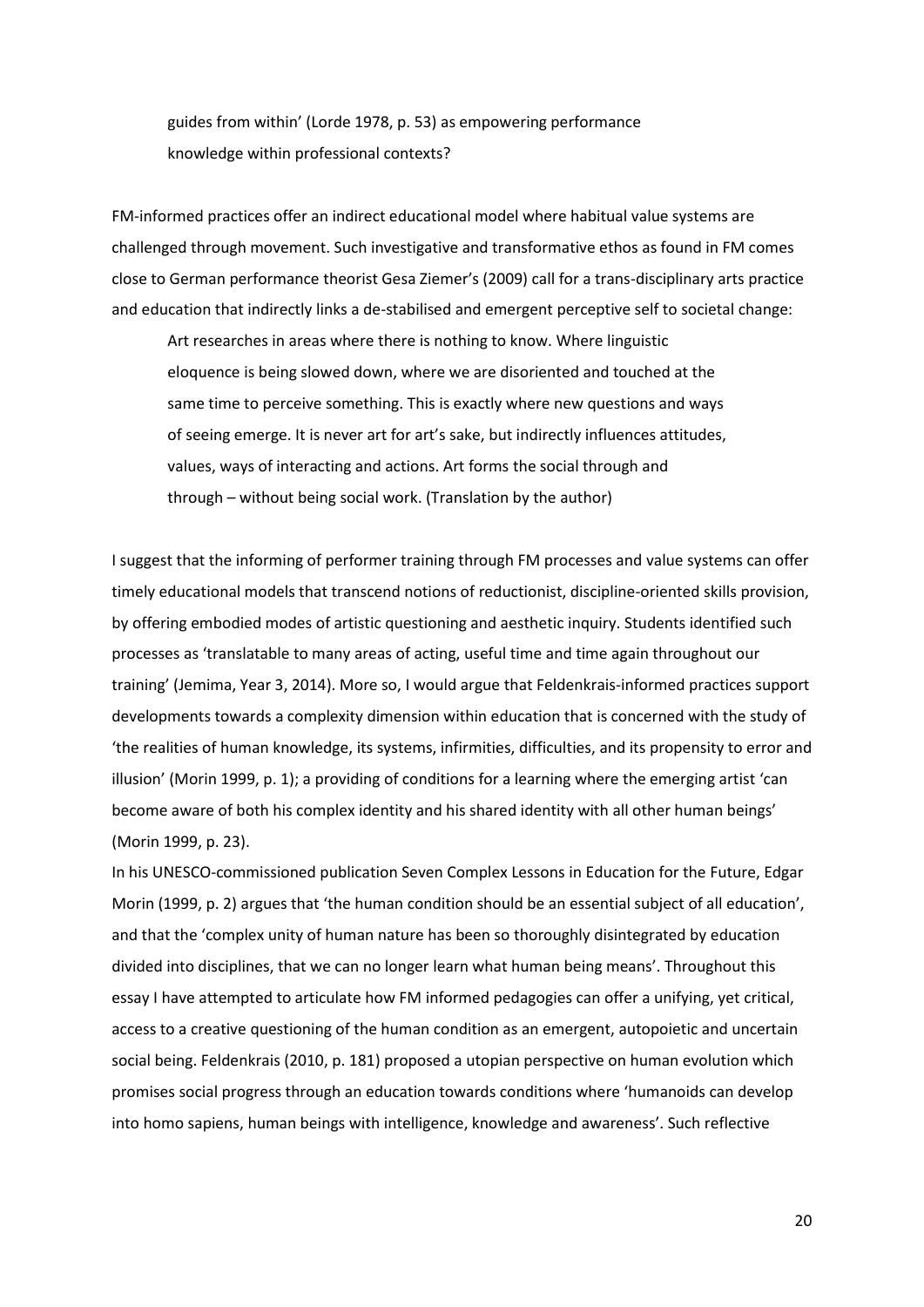evolutionary becoming, as a step towards Castoriadis' (2011) 'autonomous societies', seems akin to Morin's (1999, p. 23) concept of 'hominization'. Morin (1999, p. 23) proposes that 'the study of hominization is of capital importance for education to the human condition because it shows how our human condition is a combination of animality and humanity'. It is this combination of animality and humanity – a creaturely criticality and an inhabiting of the erotic within the Feldenkrais Method which can provide modalities with transformative potential for the learner within performer training.

#### References

Adams, S., 2011. Castoriadis's Ontology: Being and Creation. New York: Fordham University Press.

Adorno, T.W., 1966. Education after Auschwitz, Available from: http://ada.evergreen.edu/ ,arunc/texts/frankfurt/auschwitz/AdornoEducation.pdf [Accessed 20 Jul 2013].

Bandura, A. 1994. Self-efficacy. In V. S. Ramachaudran, ed. Encyclopedia of Human Behavior, 4. New York: Academic Press, 71–81.

Barba, E., 2005. The Secret Art of the Performer: A Dictionary of Theatre Anthropology. 2nd ed. London: Routledge.

Batson, G., 2008. Teaching Alignment. In: M. Bales and R. Nettl-Fiol, eds. The Body Eclectic –

Evolving Practices in Dance Training. Champaign, IL: University of Illinois Press.

Beringer, E., 2001. Self Imaging. Feldenkrais Journal, 13, 33–38.

Beringer, E., 2014. Talk at London Feldenkrais Training. 20 Apr.

Castoriadis, C., 2005. Figures of the Thinkable, Available from: http://www.notbored.org/ FTPK.pdf

Castoriadis, C., 2011. Postscript on Insignificance: Dialogues with Cornelius Castoriadis. London: Continuum.

De Groot, P., 2014. Tracing the Judson Migration: New Perspectives and Educational Directions. ROUND TABLE DISCUSSION, 9 Jul 2014. Duesseldorf: Live Legacy Project Symposium (author's notes).

Evans, M., 2008. Movement Training for the Modern Actor. London: Routledge, Available from: https://curve.coventry.ac.uk/open/file/67544f70-8861-3714-5111-f43d6c90d24a/1/ Evans2008.pdf

Feldenkrais, M., 1981. Feldenkrais on Thinking Independently from Words, Available from: http://www.youtube.com/watch?v¼1V\_5O7KANWI [Accessed 29 Jun 2014].

Feldenkrais, M., 1992. Awareness Through Movement: Health Exercises for Persona Growth. 2nd ed. New York: Harper & Collins.

Feldenkrais, M., 2002. The Potent Self. 2nd ed. Berkeley: Somatic Resources.

Feldenkrais, M., 2005. Body and Mature Behavior: A Study of Anxiety, Sex, Gravitation and Learning. 2nd ed. Madison: International Universities Press.

Feldenkrais, M., 2010. Embodied Wisdom: The Collected Papers of Moshe Feldenkrais. Edited by E. Beringer North Atlantic Books.

Fortin, S., Vieyra, A. and Tremblay, M., 2009. 'The Experience of Discourses in Dance and Somatics. Journal of Dance and Somatic Practices, 1 (1), 47–64 doi: 10.1386/ jdsp.1.1.47/1.

Theatre, Dance and Performance Training 217

Garrett-Brown, N., 2011. Disorientation and Emergent Subjectivity: The Political Potentiality of Embodied Encounter. Journal of Dance & Somatic Practices, 3 (1–2), 61–73 doi: 10.1386/jdsp.3.1-2.61\_1.

Ginot, I., 2011. Body Schema and Body Image: At the Crossroads of Somatics and Social Work. Journal of Dance & Somatic Practices, 3 (1–2), 151–165 doi: 10.1386/jdsp.3.1- 2.151\_1.

Ginsburg, C., 1999. Body-Image, Movement and Consciousness: Examples from a Somatic Practice in the Feldenkrais Method. Journal of Consciousness Studies, 6 (2–3), 79–91. Ginsburg, C., 2010. The Intelligence of Moving Bodies: A Somatic View of Life and its Consequences. Albuquerque: Awareing Press.

Goldfarb, L.W., 1990. Articulating Changes: Preliminary Notes to a Theory for Feldenkrais. Thesis (MA). San Jose State University.

Green, J., 2001. Socially Constructed Bodies in American Dance Classrooms. Research in Dance Education, 2 (2), 155–173.

Kampe, T., 2010. Weave: The Feldenkrais Method as Choreographic Process. Perfformio, 1 (2), 34–52.

Kampe, T., 2011. Recreating Histories: Transdisciplinarity and Transcultural Perspectives